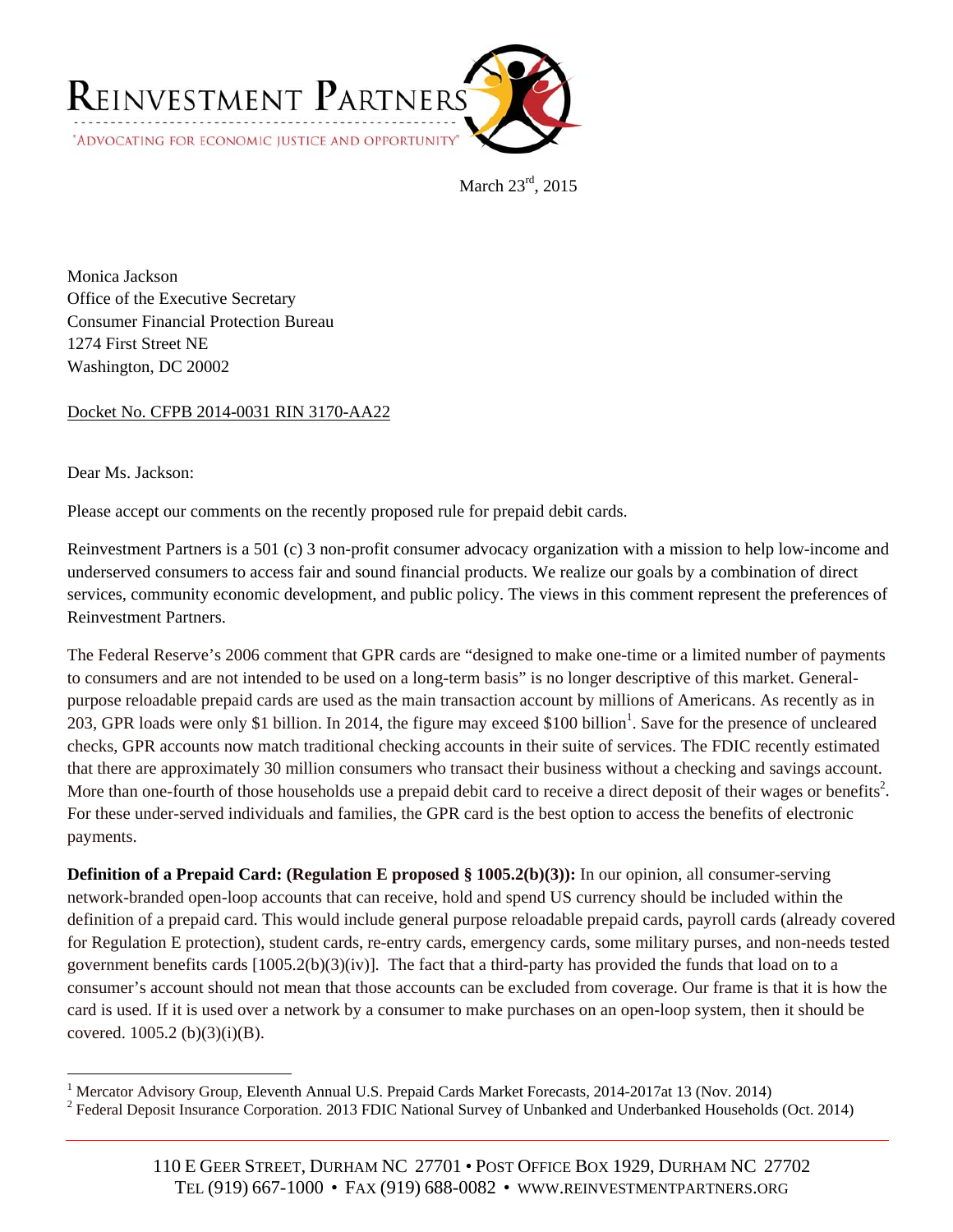The definition should be extended both to physical magnetic stripe cards as well as for virtual (online) cards and those that are built to be used solely with mobile devices. We think that a virtual GPR card is appropriate for inclusion, even if it can only be spent in via an online or a "card-not-present" scenario. Moreover, protections should begin prior to the acquisition and registration of a card.

It would be sensible, in our opinion, to apply the definition to devices that hold funds in banks as well as in non-banks – if they are a) able to be used in open-loop transactions and b) are reloadable. Thus, we are generally supportive of the sentiment in proposed  $1005.20(a)(3)(ii)$ . On the other hand, pass-through wallets (i.e. Venmo) that are not able to make a transactional payment to an issuer should not be defined as prepaid cards. A significant difference in our opinion is that funds from these accounts will get protections once they have re-entered the banking system. Similarly, accounts that transfer money into stored value in a form that is not valid currency should not be classified as prepaid cards, even if the "spend" is only established from U.S. currency. Examples of this would be Lindens (Second Life) or credits for video games. The principle is the same as with pass-through wallets – those funds will return to a protected status once they are reconverted into dollar-denominated forms.

However, some wallets can be used to make transactions in certain environments: (online, P2P and P2B, to a specific store, or to another wallet) but not in all environments. These should be treated in a manner similar to traditional prepaid cards. Thus, we see a need to specify the definition of a prepaid card to be sensitive to the cases where a card is openloop to a limited extent. A closed-loop transit account, for example, is clearly not a full-service transaction account. A full-service GPR card that can be used through a network at merchants, ATMs, online, and P2P is an account that deserves definition within prepaid cards. But the key question is the "in-between." What about accounts that can be used through some types of payment channels, albeit not all of them?

This would be a more expansive definition of prepaid cards than the Bureau contemplates in  $1005.2(b)(3)(i)(B)$  because it does not require that an account have open-loop capabilities in all environments, both transactional and nontransactional. The question of how to treat P2P/P2B devices is particularly relevant here. These devices are relatively new and are often used in ways that are entirely different from a traditional GPR or checking account. Some of the most popular P2P devices are not yet open-loop, but it is likely that they will expand over time [as suggested by the Bureau in comments 2(b)(3)(i)-4 and 2(b)(3)(i)-5]. Even if the manifestations of wallets, virtual cards, and mobile banking products are not yet widespread, they will be in the very near future. They will have the functionality of being utilized on open-loops and will be reloadable. Venmo, for example, is currently utilized as an intermediary between bank accounts. However, it has been purchased by PayPal. It seems likely that the service will soon be connected to wallets that can buy things over the PayPal network. Given that, the P2P device should be defined as a prepaid card [as opposed to the proposed  $1005.20(a)(3)$  and  $1005.2(b)(3)(i)(B)$ , even if it cannot access an ATM or provide cash-back at the pointof-sale.

We think that some types of s pecial-population pre-funded cards that should also be defined as prepaid cards. Examples include cards for students that can serve as a payments account (even if they are funded by a one-time contribution from a third-party), release cards for prisoners, and emergency payments accounts that are sourced from a third-party (i.e. accounts that received payments after Hurricane Katrina). The fact that a card is not reloadable, which could be the case for accounts that receive student loan disbursements, is not a valid reason to exempt an account. We would extend this inclusion to non-bank accounts if they are ones that can subsequently be used to make open-loop payments to multiple recipients.

Any device that can make a P2P transfer to another consumer's account should mean that it qualifies for coverage as a prepaid card. This is especially important because we think that P2P transfers should be able to benefit from charge-back rights.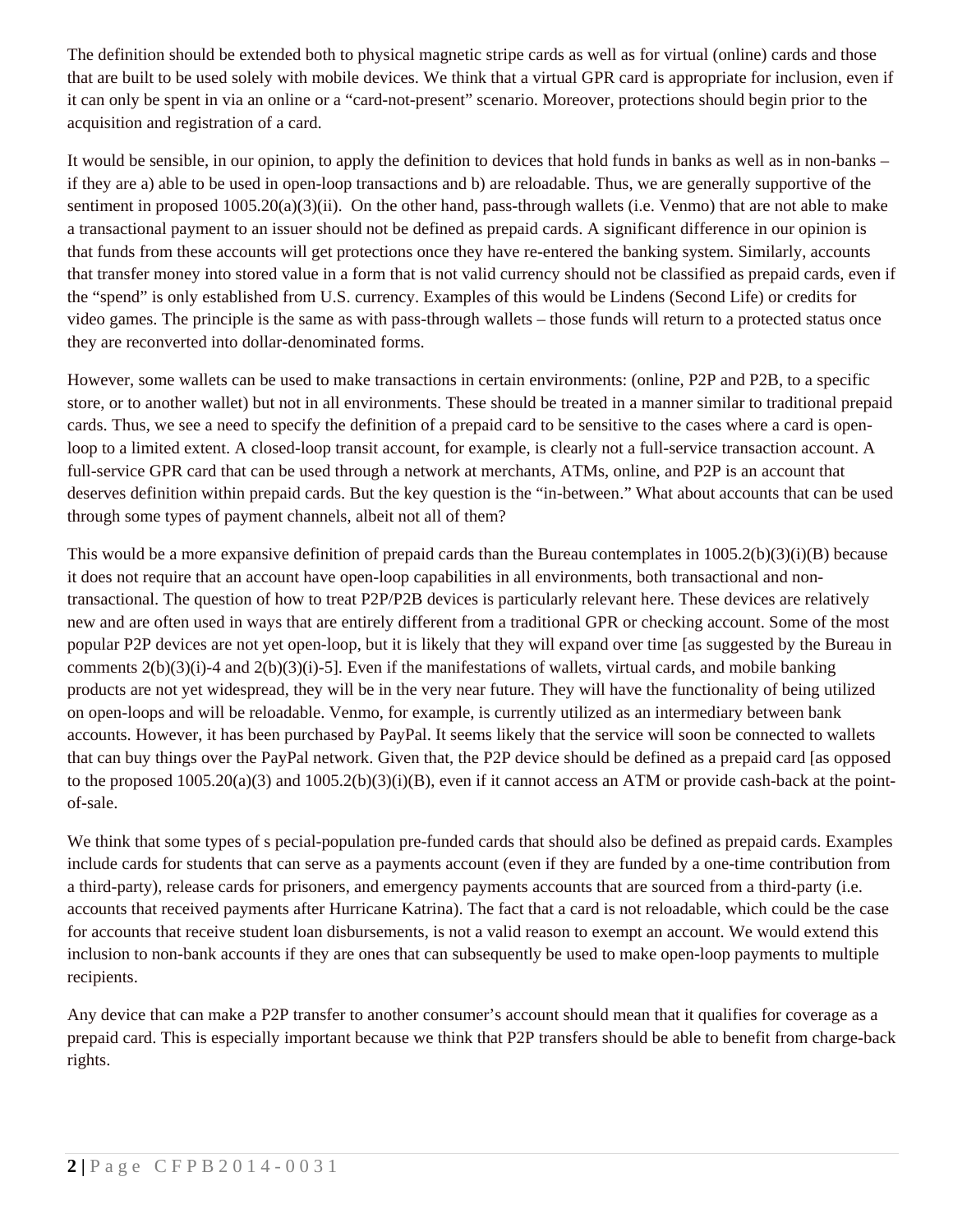#### **Pass-Through FDIC Insurance:**

We believe that funds deposited on to prepaid card accounts deserve to benefit from the same safety and security as have been given for those dollars that are resting in checking and savings accounts. From our viewpoint, the fact that most of the accounts – and virtually all of the most popular accounts – are currently offering this service is not a reason to ignore the issue. The underlying principle must be that like products are treated in like ways.

We think most consumers assume that their deposits are FDIC-insured. This has become the de facto standard for checking accounts.

FDIC insurance is important for a number of reasons. First and foremost, FDIC insurance can only be offered when consumer deposits are held at a bank. We want those dollars held in banks and not as accounts payable on the balance sheets of non-bank companies. While it is true that the largest non-FDIC insured account program is held by a large cap company, many of the non-bank participants in prepaid are very small. By having those funds in a bank, their soundness will be reliably reviewed by bank examiners. If there is a threat to the safety and soundness of the institution, a regulator will intervene. No such process is in place with non-banks. As well, Regulation E privileges are only accorded to funds held in bank accounts. As well, when funds are stored in an FDIC-insured account as opposed to an account on the balance sheet of a non-bank, those funds are protected from the non-banks creditors in the event of a bankruptcy.

#### **We Oppose Overdraft. If It Is Approved, Then It Should Be Covered by Regulation Z and by Regulation E**

The virtue of a prepaid card is that it is truly a prepaid account. It gives a consumer the ability to utilize card networks without vulnerability to overdrafts. Consumers are drawn to these products for this very reason (see Pew Survey). We understand that the CFPB has attempted to place safeguards and hurdles to the framework for overdraft. But nonetheless, this is an approach that accommodates an inferior credit product. We are also concerned that some consumers will apply for prepaid cards based on their intention to avoid overdraft but then end up with overdrafts. This could occur through marketing efforts around opt-in, by third-party ACH debits, by overages associated with credit extended beyond the sum of the purchase (gas stations, rental cars, restaurants), or through the inopportune arrival of a recurring fee.

There are multiple problems with overdraft on prepaid cards:

- An overdraft fee of \$15 (the cost charged by the largest overdraft provider) is still very high under any measure. For a minimum wage worker, \$15 is almost two hours of work. To the program manager and issue, \$15 is a high return on the extension of less than \$100 in credit for a period of between 1 and 30 days.
- Overdrafts are collected automatically.
- It is asset-based underwriting.
- It is repaid with a balloon payment.
- Interaction with payday loans. We worry that payday lenders may attempt to collect on prepaid cards with an overdraft service. If the amount of overdraft coverage is still too little to cover the outstanding obligation to the loan, then the consumer could pay a roll-over fee and an overdraft fee simultaneously. The second-largest prepaid card program manager reports that approximately one-third (and 36 percent in 2012) of its customer relationships are through its partnership with a national payday lending chain<sup>i</sup>. A loose estimate, based on their recently reported roster of account holders, suggests that this would mean more than 1 million accounts.
- Cascading fees: Some cards charge an additional fee when an account balance remains negative.

Overdraft is simultaneously expensive, inflexible, and improperly underwritten. The Kansas City Federal Reserve's recent study on prepaid accounts enabled with overdraft speaks to the high costs experienced by overdrafters. The study focused on the four percent of NetSpend consumers that signed up for overdraft. Of that group, the study divided cardholders into two groups: those that ended up using an overdraft (the "overdrafters") and those that had the service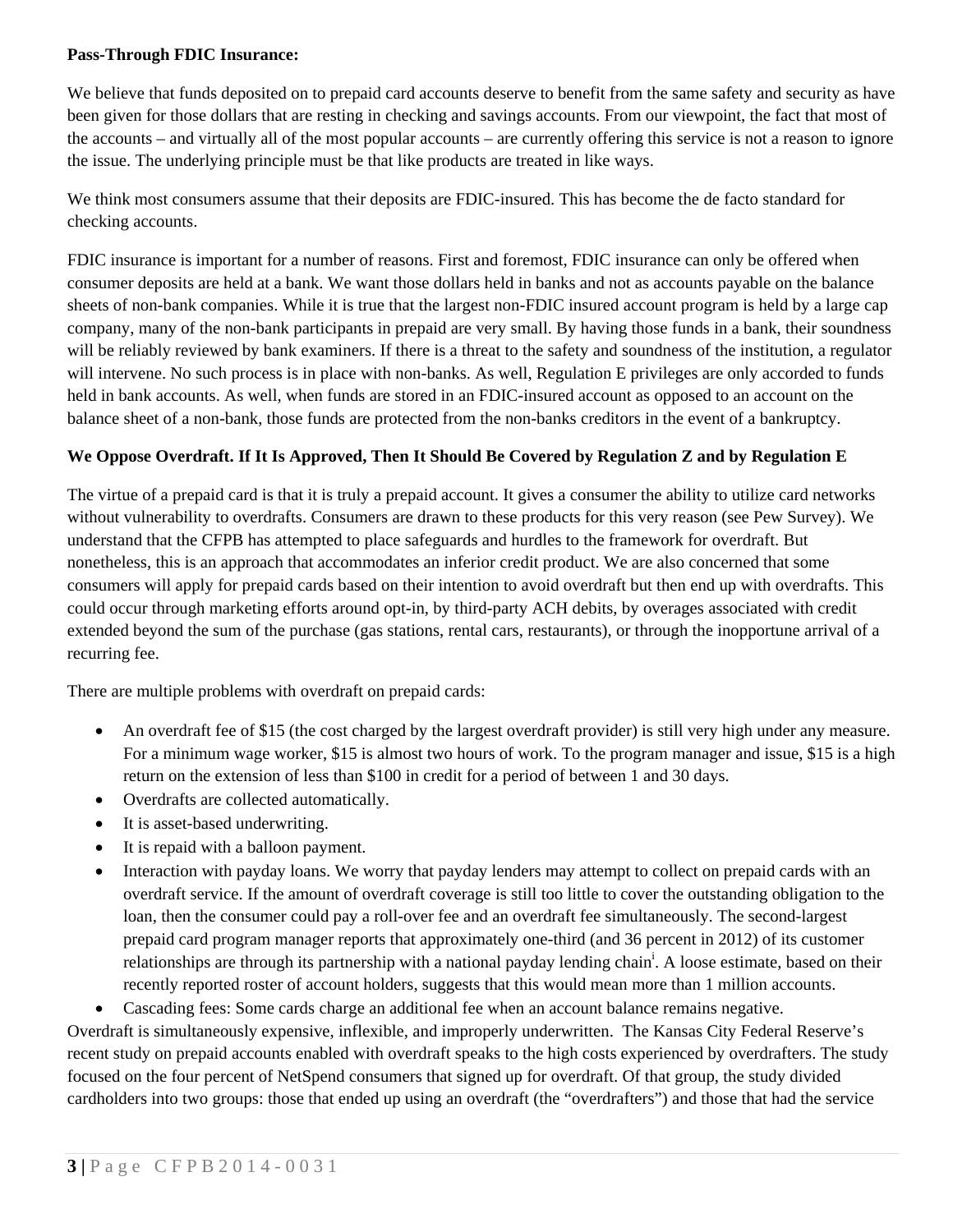but never made an overage (the "non-overdrafters"). Because a consumer had to have direct deposit to enable overdraft, a study of this population provides a rare opportunity to study "full-time" users of prepaid cards.

The study found that "non-overdrafters" still spent an average of \$19 per month on fees associated with their account<sup>ii</sup>. As a group, non-overdrafters profiled as fairly heavy users of cards. On average, they made spent an average of \$1,215 per month while making 19 purchase transactions and 2.9 ATM transactions.

In a report<sup>iii</sup> we published as part of a four-group effort to study how some consumers were marketed to by banks, we found that there was still a great deal of confusion about the service. Our findings:

- Explanations offered by tellers of overdraft programs were inconsistent. The communications differed from teller to teller within the same bank.
- Tellers frequently failed to tell consumers that they would have to "opt-in" in order to get overdraft. They led consumers to believe that it was an automatic account feature.
- Consumers did not understand the terms of the service. In some cases, testers were not aware that they had opted-in to the overdraft service.

The Pew Center's report on overdraft came to a similar conclusion. Pew said that only 51 percent of all households who purchased the product were actually aware that they had indicated such a preference.

In 2014, one bank (Wells Fargo) earned more than \$5 billion on overdraft fees<sup>3</sup>. In total, banks earn about \$30 billion in overdraft fees annually. Overdraft fees dwarf sums spent to service the debt on payday loans. According to research by the Pew Center, borrowers spend an average of about \$7.4 billion per year on payday loans<sup>4</sup>. One prepaid card industry CEO estimates that NetSpend generates \$50 million in overdraft fees per year. Even if it is the case that this is wildly inflated, the sum still means that the overall business is funded by fees from overdraft. In 2012, NetSpend after-tax net income was only  $$18.8$  million<sup>5</sup>.

If overdraft of any kind is allowed, then we support the plan to categorize overdraft as credit and to regulate it under both Regulation Z and CARD Act rules. 15 U.S.C. 1605 (a-f) As indicated, the Bureau's proposal would regulate overdraft as credit in a manner akin to credit cards or open-ended lines of credit. We agree that an overdraft tied to a prepaid card meets the three criteria necessary to qualify as open-ended credit for the purposes of Regulation Z.

- *Repeat Use is possible*: Certainly, overdraft is intended for repeat use. At this moment, it is rare to find an example of an institution that makes a subjective judgment to approve or reject the payment of an overdraft. Rather, overdraft has become an automated process. This is the case with traditional checking accounts and given the low-margin, high-volume nature of a prepaid debit card model, it is reasonable to assume that automated processes will be the de facto norm here as well. Given its automated nature, it is more than reasonable to say that an overdraft is a service that contemplates repeat usage under an open-ended framework. Empirical evidence bears this out. The majority of overdrafts are utilized by a small fraction of accounts, but those that do overdraft are likely to do so on several occasions.
- *Issuers can charge additional interest or fees for outstanding debts:* Many institutions charge a fee when an overage is not satisfied. They do so at their own internal discretion, but as they do have that right, overdraft also meets the  $2<sup>nd</sup>$  criterion for credit under Regulation Z.
- *Repayment will replenish the Line:* Unlike with a home mortgage or other closed-end credit line, an overdraft service allows a consumer to access a constant amount of credit. This is similar to the credit limit that is

 $^{4}$  http://www.pewtrusts.org/~/media/legacy/uploadedfiles/pcs\_assets/2012/pewpaydaylendingreportpdf.pdf<br>5 http://www.coc.gov/Archives/edgar/deta/1406622/000104746012001507/c2212065z10

 $\overline{a}$ <sup>3</sup> National Information Center Call Report

http://www.sec.gov/Archives/edgar/data/1496623/000104746913001507/a2212965z10-

k.htm#di76701\_item\_6.\_selected\_financial\_data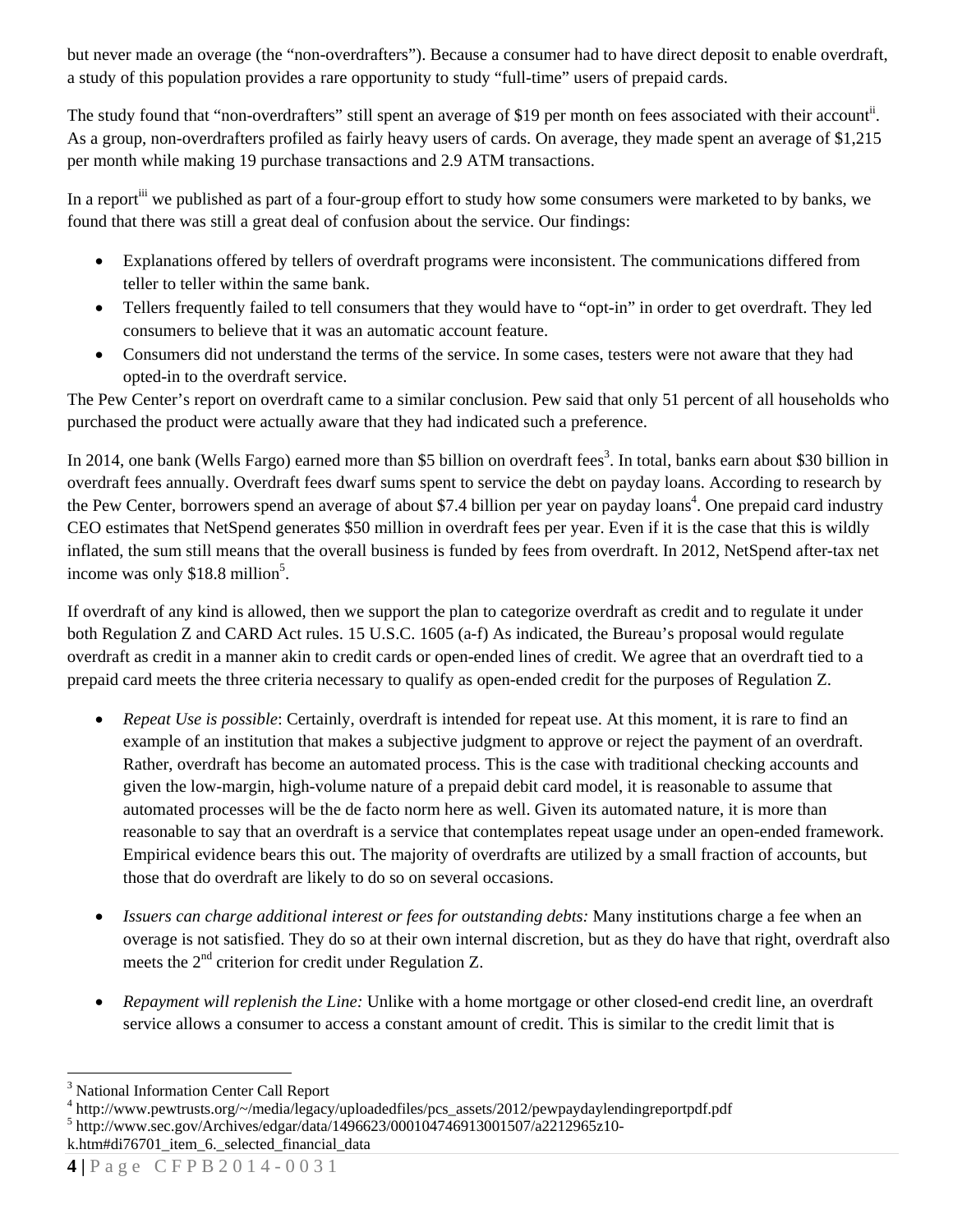common with a credit card account. At the moment, overdraft on prepaid cards generally provides a maximum coverage of \$100.

These rules are in effect regardless of the construction of the device. A plastic card with a magnetic stripe (or EMV chip) is functionally the same in regard to an overdraft option as would be the case for a virtual account number.

The application of an ability-to-repay standard under the guidelines of the CARD Act should mean that issuers cannot condition the offering of an overdraft service on the use of a recurring direct deposit.

We support the decision to deny the exemption (currently honored by the Board) for overdraft from the compulsory use rule of EFTA 913(1). 208.

We support the decision to not extend an exception under Regulation Z to instances when an overdraft line costs the same as an NSF fee. (1026.4 (b) (2) (ii). That appears to be the case currently in Regulation Z, but it would not make sense here.

Overdrafts should be held to the standards in the CARD Act protecting consumers against fee harvester products. The basis for the denominator should be the maximum permissible overdraft amount. Thus, if a company has a \$100 overdraft maximum, then no fees above \$25 should be allowed to be charged during the first year. We believe that the calculation must include the cost of an application fee.

Even with an opt-in standard (Regulation E 1005.17), as currently governs checking accounts, consumer surveys reveal that many people remained confused about the product. Moreover, the idea that overdraft is an opt-in service is somewhat false, as a person can still be charged a fee for overages on checks and automatic ACH payments even if they have never opted-in for an overdraft service.

We believe that a 30-day waiting period, as proposed in 1005.18  $(g)$  (1), from the moment of registration is too short. We would prefer to see a requirement under which a consumer would only be able to establish an overdraft after receiving his or her second statement. This gives the consumer more time to familiarize themselves with the costs of the card as well as more opportunity to see more about their spending patterns. It also means that issuers and program managers will have more time to ascertain if a consumer is a valid risk for overdraft. At the end of the waiting period, a company should have to include a short statement that indicates how many times an account holder would have triggered overdraft and also how much it would have cost them.

*Overages triggers due to fees unrelated to transactions:* Any expenditure not associated with a purchase transaction should not be able to trigger an overdraft fee. For example, a consumer should never be charged an overdraft fee because he or she called customer service or due to an inactivity fee. A general principle should be that companies should never be able to charge an overage fee of any kind if the company has not extended a payment to a third party.

The prepaid card sans-overdraft is a wonderful complement to other transactional accounts. It creates a safe place for people living at the margins who want to be able to use electronic payments but who are often excluded due to ChexSystems, because they lack the assets to avoid minimum balance fees, or who are afraid of overdrafts and NSF fees.

## **Provisional Credit (1005.18)**

In its report on prepaid cards, the CFPB found that fraud associated with the extension of provisional credit amounts to more than 34 percent of all fraud-related losses. In our opinion, this is a stunning piece of evidence which suggests that well-intentioned consumers may be paying more for their services in order to cross-subsidize illegal activity. To some extent, we recognize that this is a problem that could decline in scope with the elimination of loading devices (MoneyPak), but it remains likely that it will still be a significant addition to the cost structure of the card.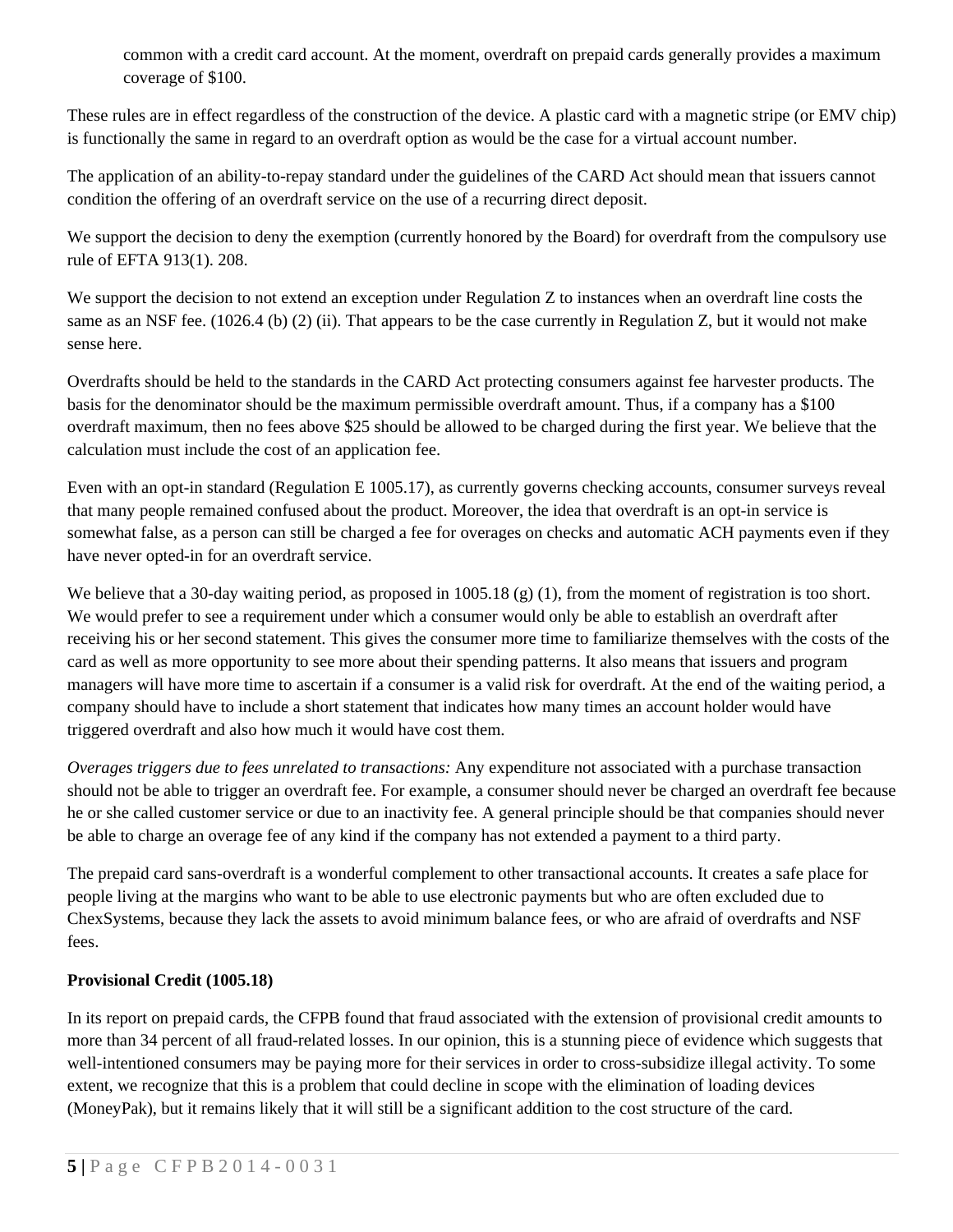We understand that the CFPB cannot set prices, but this is still a regulatory opportunity to lower some of the fixed fees associated with the cards.

We believe that consumers deserve the benefit of the doubt when it comes to charge-back rights. They should have the right to access over disputed funds during the process of investigation. These are the rights accorded to holders of traditional transaction accounts. Nonetheless, it is our understanding that cards that have been loaded but not "registered" do not confer resolution rights to their holders. In our opinion, this is a sensible scenario. The mechanics of providing charge-back protections to anonymously held cards seems very difficult. We are also willing to support the extension of the research period for a financial institution to 90 days when a transaction occurred within 30 days after the first deposit was made.  $(1005.11(c)(3))$ 

There are some wrinkles to this opinion. We believe that "send money" transactions should have dispute rights. It seems highly likely that people will enter either wrong mobile number or email address. Currently, when someone believes that they sent a "send money" payment to the wrong person, their only remedy is to cancel the transaction before the funds are claimed.

We would support a rule that extended full resolution rights to cards that have received wages, a recurring direct deposit, or a load after formal activation. It is our assumption that most fraudulent error resolutions occur with cards purchased in stores prior to their full activation. As such, we believe that exempting resolution rights from un-registered cards (loaded but not activated) is a valid tradeoff for securing access for others.

We believe that it is proper for the Bureau to classify provisional credit (i.e. extensions of credit with no finance charge that fall under a low limit) as "credit incidental to the transaction." This is in accord with 1026.4 (c). To that point, we would hesitate to support a standard that imposed an ability-to-repay standard on the granting of provisional credit for a transaction. Extension of funds should not be treated as credit under either Regulation Z or the CARD Act when:

- It is incurred as the result of a fee.
- When an over-limit is extended because the total transaction sum is not known at the time of the request, such as at a restaurant or a gas station.

This type of credit plan is more properly regulated under Regulation E as credit incidental to the prepaid card transaction. As well, the CFPB's decision to not require an "opt-in" statement, as otherwise in Regulation E 1005.17, from a consumer prior to receiving provisional credit is sensible.

# **Charge-Back Rights 1005.6 and 1026.12**

We support that the Bureau's proposal to apply the same charge-back protections for credit cards that are also prepaid cards as are currently in place for credit cards.

(Regulation  $Z$  1026.12 (a)(1)(v). In a related point, we believe that the Bureau should clarify how charge-back rights are allocated when a payment is made with two different prepaid debit card accounts.

One complication noted by the Bureau concerns how charge-back rights would be allocated by a split transaction that was paid with deposits held on a prepaid account as well as its associated credit account. In our opinion, it would be simpler if charge-back rights were not divided into separate pools. Would such an arrangement mean that a consumer would have to file separate requests? We think that it would be far simpler to put both under 1026.12(c) as a single transaction.

*Auto offset*: We expect that the option to auto-offset against a portion of a borrower's debt with the borrower's consent will become a de facto mode of business in this sector, given the nature of the credit-worthiness of many underbanked individuals. This is concerning to us, as the protections against auto-offset are important. Nonetheless, a greater concern would be if the issuer decided to offset the entirety of a debt against funds held on deposit. In either case, it creates a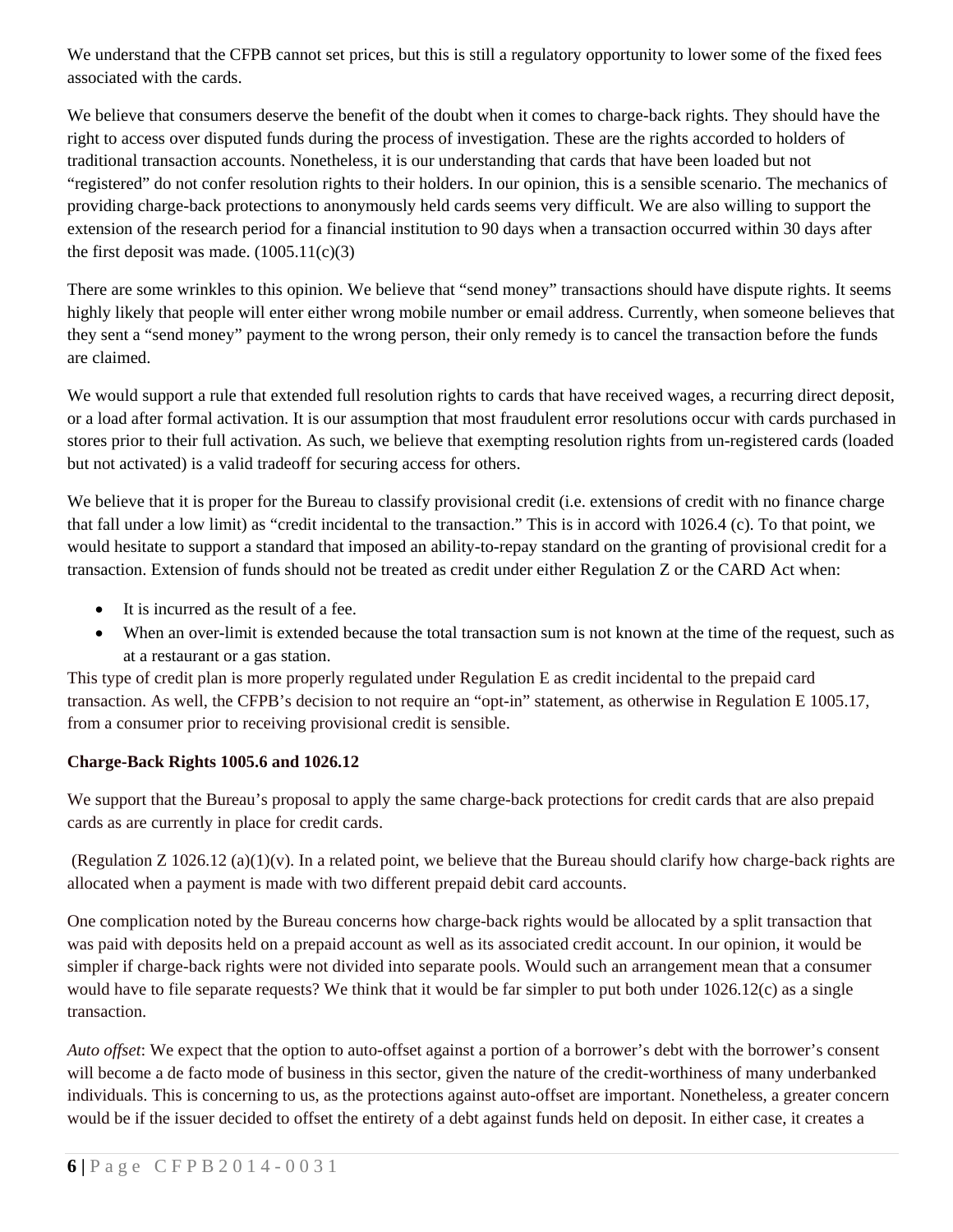possibility where the ability-to-repay standard is in effect an ability-to-collect standard. The ability-to-repay standard should be the principle that under-girds the extension of credit.

Thus, we support the Bureau's proposal to provide Regulation Z/TILA Section 169 protections against partial offset, and would actually urge the Bureau to go one step further and prevent issuers from being able to gain consent from borrowers to take automatic repayments from a deposit account. We favor the Bureau's accommodation to limit permitted collections to once per month (1026.12(d)(3)(ii), as it may help to smooth the debt service demands placed upon borrowers with inconsistent cash flows. It seems plausible that there would be an interaction between offset frequency and credit utilization. The former may be predictive of the latter. To the extent that auto offset relates to overdraft services, protections that prevent more than one offset per month could help to save money for consumers.

The exception to our push back against any level of auto-offset would be a provision that allows a borrower to preauthorize the minimum repayment at a rate capped to the CARD Act minimum repayment level. The minimum threshold for repayment on a standard credit card is 4 percent. Given that most credit card lines attached to prepaid cards are likely to be very small – perhaps between \$300 and \$500 – then such a draw would amount to less than \$20. This could help a borrower to maintain their credit worthiness without presenting a significant threat to their financial stability. Acknowledging that a 4 percent offset might have value for both consumer and issuer, we still believe that it should only occur with the written consent of the borrower (and to the standards of comment  $12(d)(2)-1.iii$ ).

If the prepaid account does not have enough funds to satisfy a requested transfer or a pre-authorized payment, then issuers are likely to impose some kind of charge. It is hard to imagine that a lender could be prevented from charging for either situation. But as these are "back-end" fees, it seems that CARD Act 1026.52(b)(1) would protect

We would hope that some kind of cushion could be in place that would avoid a fee if the debt obligation falls below a certain threshold – i.e. less than \$20 – and that no fee should be greater than the minimum 4 percent repayment amount and/or the overdraft service charge. The last point seems important in particular, as an issuer might incent a borrower to sign up for overdraft by offering to waive a late fee. This is a coercive marketing approach that might be very effective to a low-income borrower.

As is the case with other financial products, we believe that issuers should not be able to require consumers to submit to resolution through private arbitration. As well, they should not be able to add an arbitration agreement to a relationship through an update to the cardholder agreement (i.e. in the context contemplated in  $1005.19(a)(2)$ ). This should be included in the final rulemaking, even if there are not any current examples of cases where issuers have been employing this practice [comment  $19(a)(1)-1$ ]. Additionally, issuers should not be able to require consumers to waive their right to pursue claims through a class-action lawsuit.

## **Credit/Regulation Z:** *1026*

We think that it makes sense to define credit offered on prepaid cards as an example of open-ended credit and thus to apply it within the framework of products regulated under Regulation Z. We understand that it is important to be careful about prohibiting credit unilaterally. A better approach is to require that such a product comes with the protections equivalent to open-ended credit. In general, we believe that all consumers should be able to access safe and affordable credit when they are suitably capable of repaying the debt. (1026.51) The relevant standard for open-ended credit is CARD Act coverage.

The Bureau has asked if push accounts with a third-party creditor should be covered. We emphatically believe that these relationships should fall under the scope of regulation. To the question of what models might have this arrangement, we think that credit accounts which cover a single payment should be included. To be specific, a single-transaction loan might be similar to the BillFloat model, where a  $3<sup>rd</sup>$ -party satisfied a debt obligation to a consumer by making a payment directly to the vendor. As well, we believe that employee wage advance products (FlexWage) will increasingly play a role in the credit market for the underbanked. These deserve to be covered by the same regulatory approach.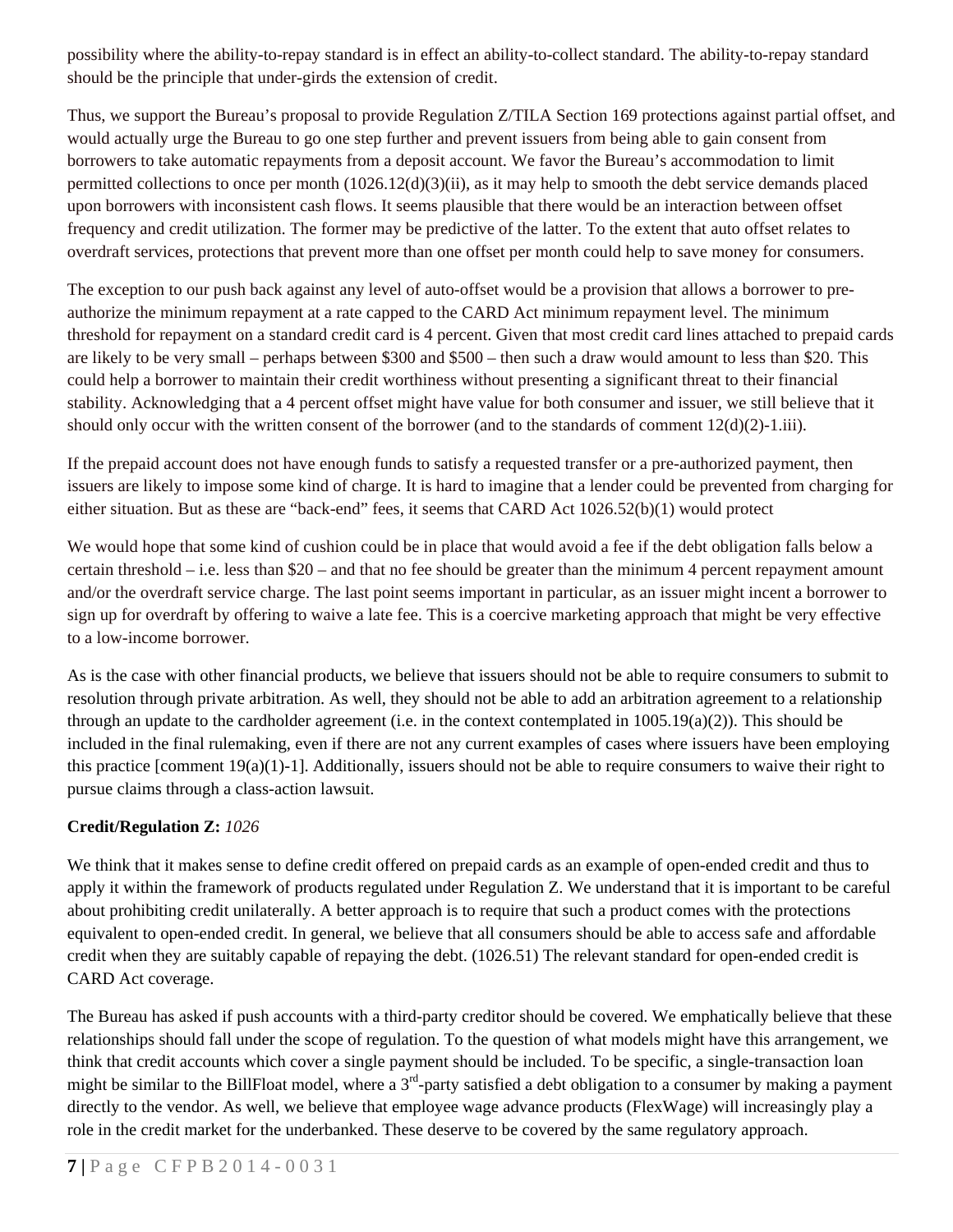Given that premise, our hope is that all aspects of credit will be treated as if it was a credit card and be accorded protections of the CARD Act.  $1026.2(a)(15)(i)$  Certainly, the idea that this is a "like product" seems very defensible. It is likely that a consumer will assume that this is essentially a credit card. The product will be packaged in a card. It would be hard to imagine that many would possibly imagine it to be similar to an unsecured line of credit.

As the Bureau is certainly aware, treatment in accordance with the CARD Act confers a number of important protections upon consumers. We want to emphasize that this is the only acceptable way to allow credit on a prepaid card. Some of the relevant provisions include:

- $\bullet$  We support the application of fee harvester protections [1026.52(a)(1)] in the CARD Act and commend the Bureau to extend those protections to apply to fees that the issuer charges for accessing the credit. We acknowledge that certain types of fees (over-the-limit and late payment fees) can be excluded (1026.52 a 2), but we encourage the Bureau to be careful with how issuers attempt to define excluded products. Moreover, we reject the idea that a prepaid card should have a returned payment fee.
- Repayment rights: The consumer must be given at least 21 days after receipt of a statement (in paper or via record of electronic access) to make a payment.
- No interest rate increases based upon deficiencies in unrelated credit accounts, along with other protections against penalty fees (1026.52 b)
- The right to repay from a different account
- A maximum APR.
- A ban on declined transaction fees where there is no cost to the issuer  $[1026.52(b)(2)]$
- No automatic offsets (Regulation Z/TILA section 169)

The most important power created through the CARD Act is the inclusion of an ability-to-repay standard. If creditors have to prove that a standard is in place, then prudent underwriting policies will be the rule.

We believe that it should not be possible to charge inactivity fees on a credit account. If there are transfer fees to move money from credit to spend, then those should be included in Regulation Z and as finance charges for 1026.52 a 2.

We believe that fees as described in 1026.4 (c) that are not finance charges but that are application fees to apply for credit should be considered as finance charges for the sake of any fee harvester rule. Thus, we oppose the plans as stated for 1026.4 (c) (4) that would exclude fees charged for participation in a credit plan from the definition of finance charge. The application fee is a required cost for the borrower and it is assessed during first year of the relationship. Currently, three of the major credit cards marketed to subprime consumers come with application fees. The First Premier charges a one-time processing fee of \$95 for a card with a credit limit of only \$300. First Premier charges an annual fee of \$75 – the maximum amount allowed under the CARD Act. Because the annual fee is paid up front, the initial line is only \$225. There is also a \$25 fee charged for those that want to raise their credit limit by another \$100. The nominal rate of interest is 36 percent, but because it is charged at a rate of 3 percent per month, the effective rate is 42.7 percent. This protection should be incorporated under Regulation Z's Section 1026.52 Limitation on Fees.

The next chart shows the basic fee structures for some of the leading subprime credit cards and an estimate for a typical payday loan. While the payday loan is clearly more expensive for those that rollover a payday loan product, these prices would suggest that a short-term usage of the subprime cards is more expensive. That is only true when comparing actual costs, though. If you exclude application fees, then the cards look better. For consumers, though, it is a difference without a distinction. A person who receives a \$300 line of credit from First Premier will start with a total spend of just \$130.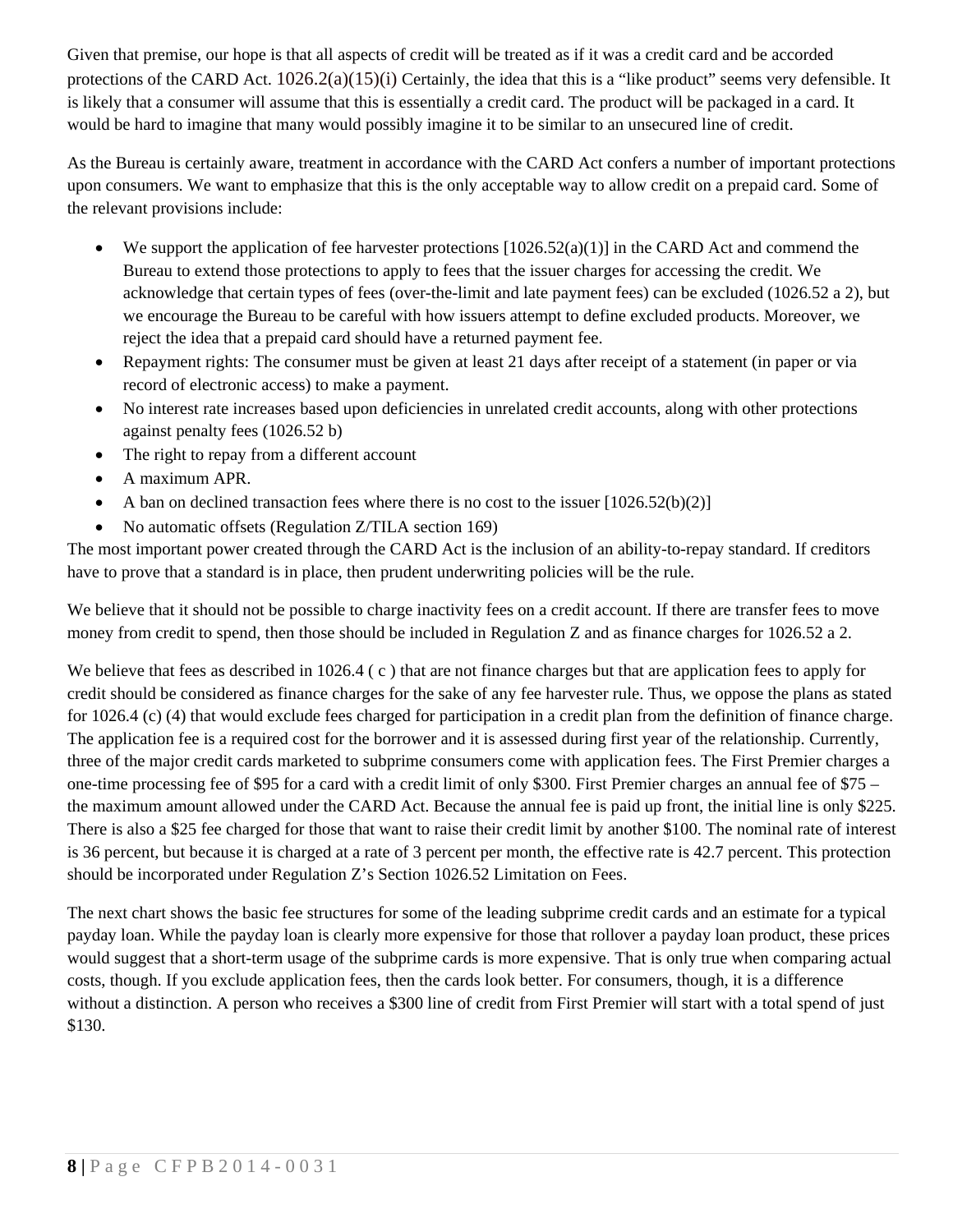### *Table 1: Comparing Subprime Credit Cards to Payday Loans*

|                        | <b>First Premier</b> <sup>6</sup> | Merrick Bank <sup>7</sup> | <b>Continental</b><br><b>Finance</b> <sup>8</sup> | <b>Payday Loan</b>       |
|------------------------|-----------------------------------|---------------------------|---------------------------------------------------|--------------------------|
|                        |                                   |                           |                                                   |                          |
| Credit Line            | \$300                             | \$500                     | \$500                                             | $$350$ (average)         |
| <b>Application Fee</b> | \$95                              | \$75                      | \$0                                               | \$0                      |
| $1st$ Month Fee        | \$75 for annual fee               | \$48 for annual fee       | \$125 annual fee                                  | N/A                      |
| Interest rate          | 36%                               | Up to 29.7%               | 29.99%                                            | No interest $-$          |
|                        |                                   |                           |                                                   | essentially \$50 fee per |
|                        |                                   |                           |                                                   | $18 \text{ days}^9$      |
| Roll Over Fee (miss a  | \$38                              | \$38                      | \$38                                              | \$50                     |
| payment)               |                                   |                           |                                                   |                          |
| Fee Harvester          | 25%                               | 24.6%                     | 25%                                               |                          |
| Calculation            |                                   |                           |                                                   |                          |
| <b>Initial Line</b>    | \$130 of \$300                    | \$377 of \$500            | \$375 of \$500                                    | \$350 of \$350           |

These cards are in some ways inferior and more costly than a payday loan.

If the carve-out in the CARD Act for application fees remains in the prepaid card rule, then it stands to reason that the number of cards that use this protection to evade the fee harvester rule will only expand. This would be a tragedy for consumers. Moreover, there are examples of required fees in the prepaid market place. The H&R Block Emerald Card applies a \$40 account opening fee to its Emerald Advance. This is a fee for "participation in a credit plan." \*See 1026.4. (c)(3) and (4). At that level, the Emerald Advance does not violate any fee harvester protection. The main critique with the Emerald Advance fee is that it cross-subsidizes lower-cost credit with an advance application fee, so that the product's cost can fall below state usury caps. Nonetheless, the application fee is a condition for getting credit. The overall cost of the credit is much higher. Even worse, the account is closed by Block annually in January. The product becomes available again after the end of the tax filing seasons. At that time, any consumer who wishes to re-open their account has to pay another \$40 fee.

While the fees on cards listed in the previous table are not connected to a prepaid card, they are still relevant because the rules governing credit associated with prepaid cards are likely to be consistent with CARD Act standards.

We support the Bureau's proposal to not grant an exemption for Regulation Z coverage to issuers who cross-subsidize nominally free credit accounts with transaction. (Comment 4(a)-4) Pricing should be based on account activity, and if account activity is priced differently for accounts depending upon their access to credit, then this is a finance charge. Similarly, if there is a difference in non-sale fees – say for example if the monthly maintenance fee on an account facilitated with a form of credit differs – then the additional amount should be calculated as a finance charge [1026.4(b) (2)] and factored into the cost of credit for the purposes of any fee harvester calculations.

We support the idea that credit account statements be delivered in a combined statement with a prepaid card account. In fact, we think this is preferable than to have separate statements (1026.7). We would prefer that all related accounts be available in one place. This would extend to statements related to savings sub-accounts. In response to the Bureau's solicitation for input on how to display transactions that tapped some form of credit, we believe that the consumer needs to see this information.

<sup>&</sup>lt;sup>6</sup> https://www.premiercardoffer.net/CardDetailsPage/D1JFXY1X1%200010OMI<br><sup>7</sup> http://www.mbdot.com/does.renository/merriek.hepk/Merriek Unegeured Pricit

 $h$ ttp://www.mbdot.com/docs-repository/merrick-bank/Merrick-Unsecured-Pricing-1113.pdf

https://www.yourvervecard.com/Content/PDF/GetTermsAndConditions20150120.pdf 9

<sup>&</sup>lt;sup>9</sup>http://www.pewtrusts.org/~/media/legacy/uploadedfiles/pcs\_assets/2012/pewpaydaylendingreportpdf.pdf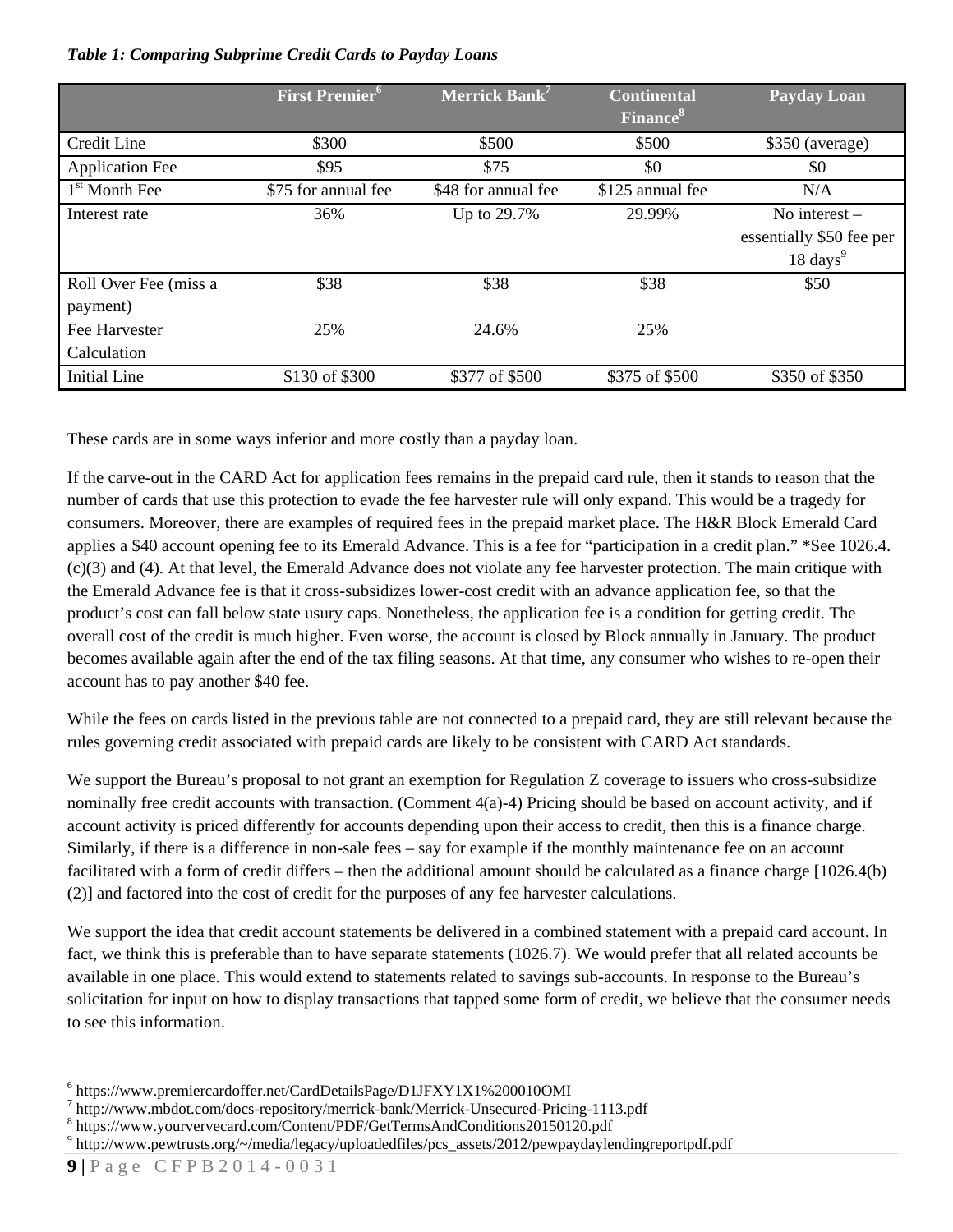In our opinion, offering 18 months of an account history is a reasonable expectation (1005.18). As the Bureau notes, one program manager estimated that it costs 19 per year per account to store transaction histories. With the ongoing reduction in the cost of storage, we believe that this cost will ultimately become de minimis, if it is not already so. In general, statement requests are very rare. In most cases, an immediate answer to a balance inquiry is preferable to a point-in-time statement.

Finance Charge 1026.4(b)(2)(query 365). We agree that when a prepaid account that is connected to a credit card comes with a higher monthly fee than does an otherwise identical account without a credit facility, then it should be considered a finance charge. But the more challenging question, in our opinion, is how to address a situation where an account with a credit feature (pull, push, or overdraft) costs less than one without an appended relationship. Given what we know about how the overdraft product subsidized the cost of checking accounts, it seems very possible that an issuer will make the strategic determination to offer a discount on the basis of an expectation that such a relationship will ultimately be more valuable. In the prime credit card space, it is not unusual to receive a \$50 bonus to open an account. In some examples, issuers are offering more than \$400 (Wells Fargo Amex, American Advantage Executive Card) to open a credit account. The concern in our mind is that a regulation might reduce the calculated cost of credit for APR estimation if such a discount occurred.

|                                  | Prepaid Card A | Prepaid Card B |
|----------------------------------|----------------|----------------|
| Monthly Cost without Credit      | \$3            | ФJ             |
| Monthly Cost with Credit         | \$5            | \$3            |
| <b>Finance Charge</b>            | \$2            | 222            |
| <b>Our Preferred Calculation</b> | \$2            | \$0            |

We think that the issuer should not be able to get credit for a reduced APR/reduced denominator in the fee harvester calculation if there is such a discount. As well, we speculate that an issuer might offer a temporary prepaid account fee discount for 12 months.

Similarly, we encourage the Bureau to abandon the Board's decision to exclude annual fees from the definition in TILA of a finance charge<sup>10</sup>. See our discussion of subprime credit cards. Two of the three largest issuers of subprime credit cards charge annual fees. Moreover, their accounting seems to evoke the problems of the single-premium mortgage insurance product, where the entire annual fee is charged upfront.

In 1026.12(h), the Bureau proposes to add a 30-day waiting period for opening a credit account that can push deposits to a prepaid card. We believe that this is a wise choice and support its inclusion in the final rule.

## **Section 1026.57 Reporting and Marketing Rules for College Student Open-End Credit**

We support the proposal [1026.57 (b)] that all schools must disclose the presence of an incentive paid to the institution by an issuer as part of the terms of the contract between the two entities. These disclosures should be present for credit accounts associated with prepaid cards. Additionally, they should be a part of literature that is provided by sales representatives of either schools or issuers. Moreover, these promotions should not offer incentives to students upon the condition that they add a credit account to their college disbursement account [(1026.57 (c)].

Even though these cards are loaded from third-party depositors, they should be considered prepaid cards and be appropriate for Regulation E coverage.  $1005.2$  (b)(3)(i) This should be the case even if an account is not re-loadable.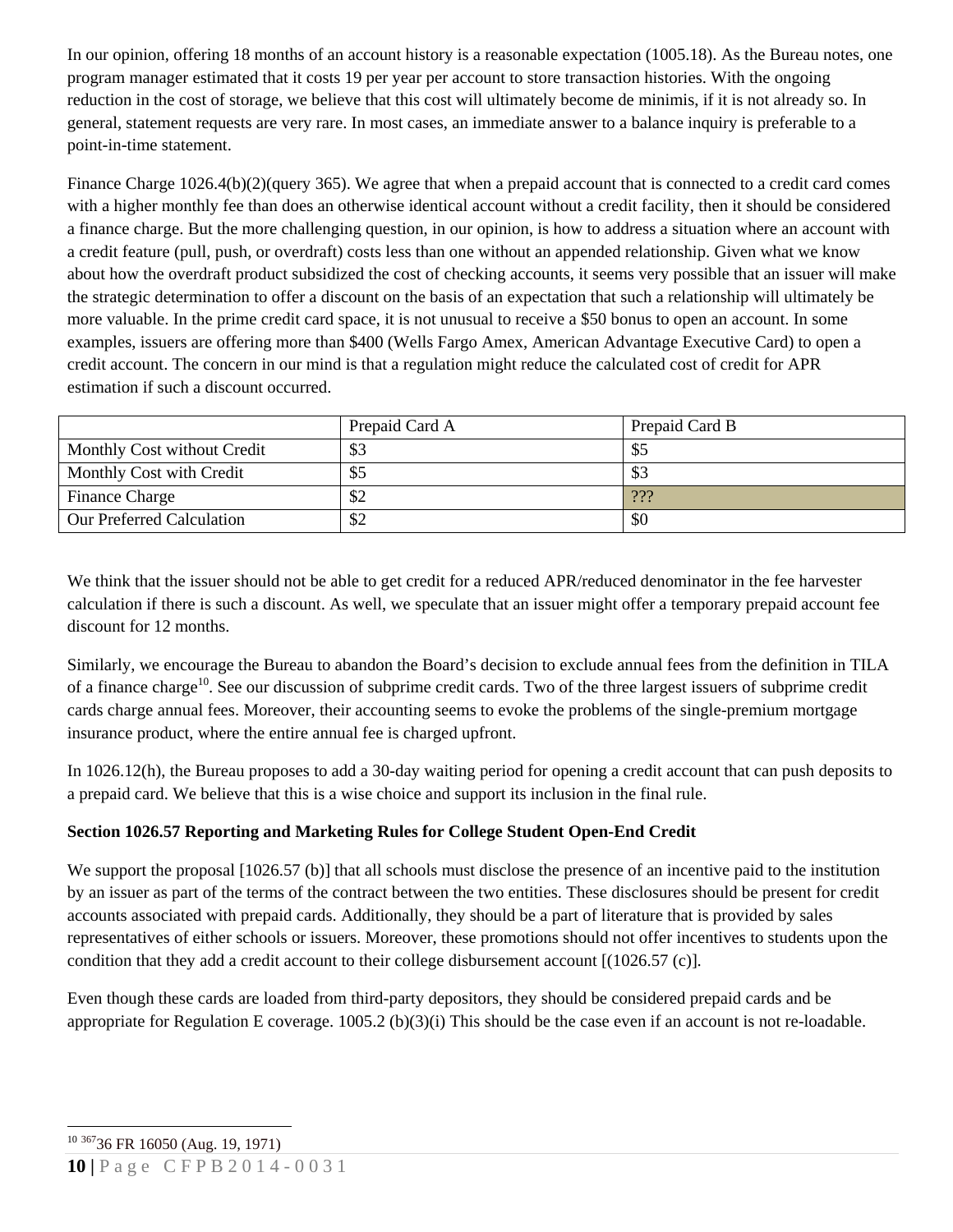If solicitations for a card are directed through a relationship with a school, an educational forum (publication, meeting, et al) or if they are offered by the issuer to consumers on the basis of research that targets those consumers as students, then those cards should be classified as student prepaid cards.

Many student accounts are more costly that alternatives available through traditional banks. For example, one of the largest providers of college cards (Higher One) charges 50 cents for each PIN transaction, a fee to transfer funds between accounts, and fees of about \$2.50 for out-of-network ATM visits. Because students are likely to draw money out in small increments over a semester and because they are prone to traveling, out-of-network ATM costs can be sizable.

Schools should be required to demonstrate that they present students with "objective and neutral information" about their choices for how they elect to receive disbursements. The Bureau should develop some kind of standard for the definition of convenient ATM  $access^{11}$ . A report by the U.S. Public Interest Research Group found that there were often long lines at campus ATMs and that many were only open for a portion of the day.

Because some students may have access to a separate payment device, cards should not be allowed to charge a fee for moving funds from the school's disbursement card to an independent account.

In 1026.57(b) and in response to comment 57(b)-3, we believe that it is not enough to require schools to offer a disclosure on marketing agreements with card issuers. In our belief, the Bureau should specifically require that these disclosures be made available on the school's web site. These disclosures would be available on the same screen as the application for the card. They would express the dollar amount received by the school and any terms associated with those fees. For instance, if the school and issuer agreed to increase an incentive based upon the number of applications received, then those terms should be listed on the site. The terms should be listed in English and Spanish.

I have heard from parents of a student at NC State that a Dean made a pitch to students to sign up for the school's card. The Wolf Pack One card is issued by US Bank. But the problem is not just in marketing, but also in fees that seem unfair. US Bank charges a \$20 fee for replacement if the magnetic stripe on the card wears out<sup>12</sup>. When the card expires, it costs \$10 to get a new one. These costs should not be borne by the student. Moreover, there is no disclosure on terms and fees for the card on the NC State website. The agreement can be found on US Bank's site. The only way to contest a charge is over the phone during a limited set of hours on Monday through Friday. ATM fees are an ongoing problem with college cards, but there is no indication on the Wolfpack One site if there is a surcharge-free ATM associated with the account.

Even if overdraft is allowed on prepaid cards, we believe that overdraft should be impossible on a student prepaid card. The Department of Education has issued a proposal to this effect<sup>13</sup>. If a credit feature is allowed on a student prepaid card, then we would be especially concerned if this included the option for a pull credit approach.

## **Savings Features**

In surveys, prepaid card holders say that they want to have access to a savings account or to a savings sub-account<sup>14</sup>. We hope that the availability of a savings device will spread to more cards. We see several areas of potential concern:

Will there be transfer fees for funds that are moved to a savings device?

Will a separate device be devised that can have a relationship with multiple issuers and programs?

<sup>&</sup>lt;sup>11</sup> U.S. Gov't Accountability Office, GAO-14-91, College Debit Cards Actions Needed to Address ATM Access, Student Choice and Transparency, at 8 (Feb. 2014) (GAO 2014 College Card Report) http://www.gao.gov/assets/670/660919.pdf 12 http://onecard.ncsu.edu/

<sup>&</sup>lt;sup>13</sup> www2.ed.gov/policy/highered/reg/hearulemaking/2012/programintegrity.htmlf<br><sup>14</sup> http://www.urban.org/uploadedpdf/411994\_help\_family\_cope.pdf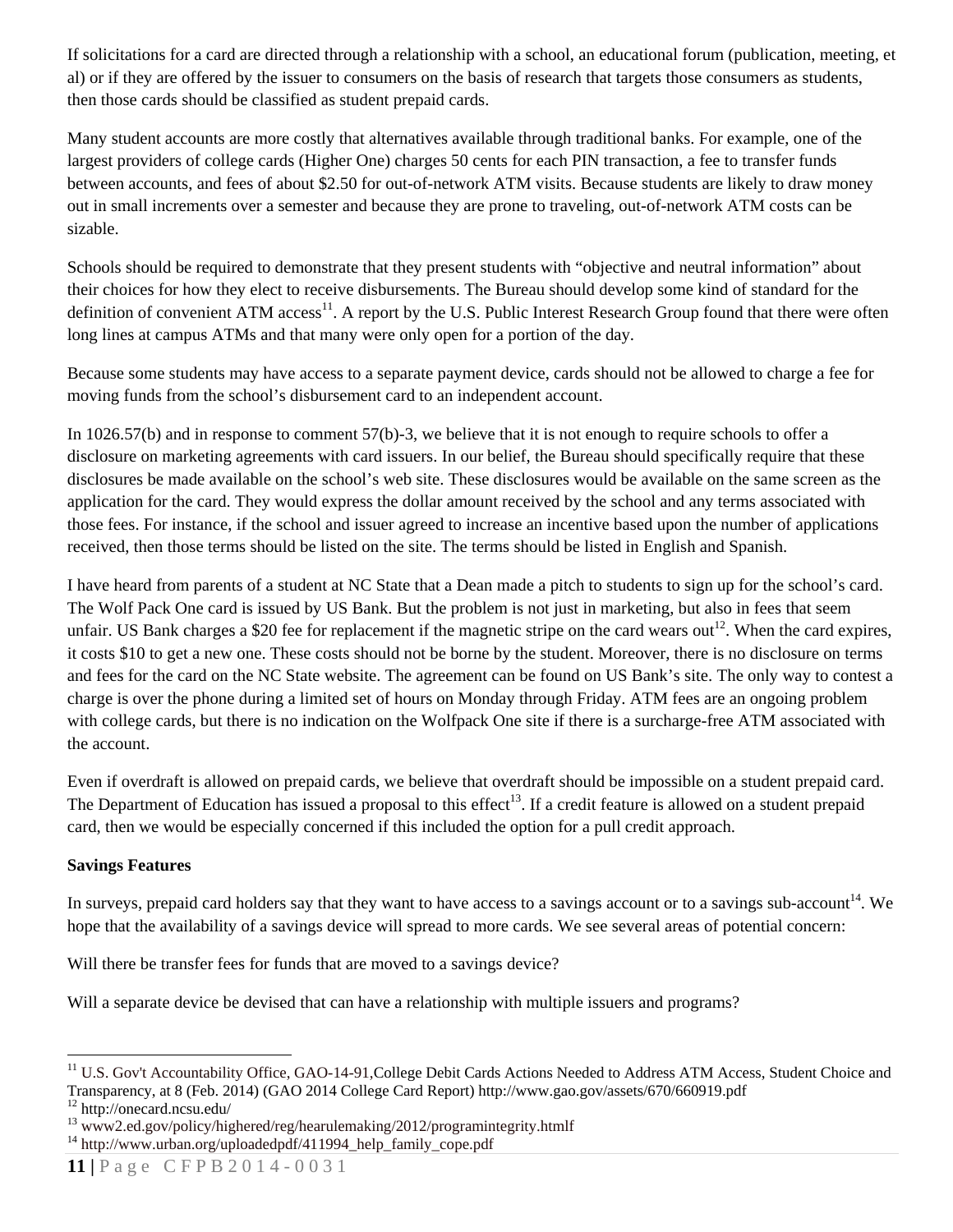How should a Truth-in-Savings rule address situations where monthly maintenance fees for accounts with a savings feature which are otherwise identical to those without but are provided through the same program manager? This is a fairly common practice. For example, NetSpend cards increase the monthly fee of their cards when consumers add a saving account.

We accept the current practice of not applying Truth-in-Savings-Act disclosure requirements to savings sub-accounts, wallets, and pockets on the logic that such rules would probably reduce the supply of those accounts. Issuers generally see little benefit from holding the deposits on prepaid card savings account, as the sums involved are so low. To require additional statement documentation would make those accounts unprofitable and most likely an expense item. We want to encourage their presence. In our opinion, most consumers would be content to give up the benefit of a statement if they could otherwise not have access to a savings feature.

We do believe that a savings feature, be it an actual account or merely a sub-account, should be indicated on the short and long form disclosures.

## **Account Numbers**

*Could a prepaid card account number be perceived as pushing credit on to a prepaid account?* 

# $1026.2(a)(15)(vii)$

In some ways, the arrival of virtual cards could realize a number of benefits to unbanked consumers. We know that the decision to open a bank account of any kind is an improvement over a cash-only lifestyle. One of the hurdles to that is timing. To put it candidly, some people are turned off at the prospect of having to wait to receive a card. They want to spend "now." While a virtual card will not enable a point-of-sale or an ATM transaction, it still can serve to work for online shopping and card-not-present purchases. Perhaps the best use of a virtual card is as a means to receive a payment. In doing that, a consumer has avoided a transaction cost to cash a check. Moreover, ownership of a virtual card is a logical gateway to subsequent ownership of a general-purpose reloadable prepaid card.

Nonetheless, there are concerns here. In contemplating this question, we have imagined a situation where a non-physical ("virtual") prepaid card account number could be used to receive a payday loan. The Bureau should take this possibility very seriously and we applaud their proposal to treat such credit products as credit cards for the purposes of coverage under Regulation Z.

# *Could Virtual Cards Be a Gateway for High-Cost Credit?*

While such a practice does not exist now, that is only because virtual cards have not yet been deployed in any meaningful way. "Non-sale credit" [1026.2 (a) (15)(vii)] presents an attractive prospect for online payday lenders. Those models cannot function if a customer does not have a bank account. So, in our minds, this is a very real possibility. The accounts could likely work like this:

- a) Payday lender transfers funds to an instant-issued virtual account.
- b) The account could be used for immediate online spending or for card-not-present transactions. There would be finance charges associated with this account.
- c) Or the account could only be used as a way station for the transfer of funds to a new full-service GPR account. There would not necessarily be finance charges associated with this account, but there could be fees to make transfers.

We support the idea that both would be identified as credit under 1026.2 a (15) (i).

The inclusion of a prohibition on offering credit until 30 days after registration (1026.12 (h) (1) under the previous comment and through 1005.18 would protect these accounts from being utilized by payday lenders who wanted to distribute credit onto instant issue cards. Nonetheless, we ask that the Bureau consider a longer waiting period. Nevertheless, 30 days is still too short of a period of time for any issuer to estimate an "ability-to-repay" analysis.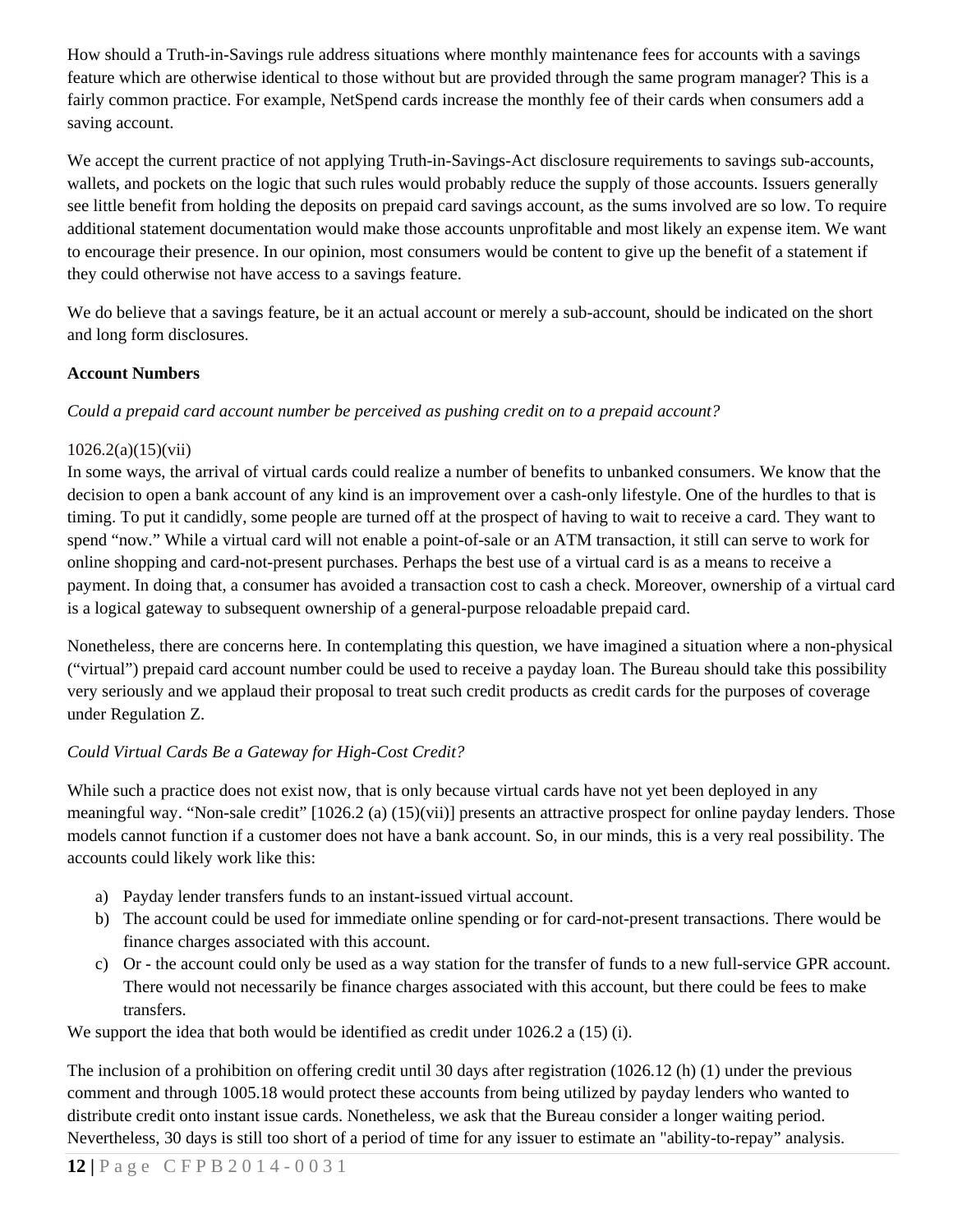Extending the waiting period will add a systematic requirement that puts teeth in such an underwriting standard. At the minimum, the waiting period should be 60 days. This would mean that the consumer had the benefit of two statements.

We are concerned that the provision of credit in connection with a prepaid card could have the effect of fostering a strategy to attract consumers to a credit feature by first offering a lower-cost prepaid account. The prepaid card could then become a type of lead generation device whose profitability is sacrificed for the purposes of moving consumers into credit accounts that would otherwise be non-competitive. We think that longer wait times will actually reduce this possibility.

What if an account can receive a credit disbursement but it does not have a number? We imagine that wallets will be the destination for the disbursement of loan proceeds. As is already the case with PayPal Credit, the disburser could easily link accounts. If the "spend" account was able to draw on a transaction-by-transaction basis from the credit account, then it would have created a credit account. Again, we feel that a formal linkage between the two, even if they are held in different financial institutions, would be the same as a linkage within accounts inside the same bank.

Other hypothetical examples of credit products that could be appended to a prepaid account:

- a) A social-networked p2p overdraft service.
- b) Advances on future student loan disbursements through a non-bank intermediary.
- c) A reverse Christmas club program that provides credit immediately for in-store purchases based upon some kind of future lay-a-way payment plan.

We affirm the Bureau's proposal to prevent auto-offset provisions by a creditor (1026.12(d) against a future deposit. We would like to ask that it not be possible for a consumer to waive this protection through any kind of opt-in provision.

# *Push Accounts*

We believe that "push" transactions, where a consumer requests a sum of credit be moved over to the spend account associated with a prepaid card, should be included in the classification of open-ended credit. This is credit not associated with the specific sale of a good or for the satisfaction of a fee. Again, such a transaction meets the three criteria for the definition of open-ended credit. To the Bureau's interest in whether such a definition would be extended to an event where a program manager alerts the consumer of the need to move credit to a deposit account at the moment of sale, this should be considered "push" because the decision is still made by the consumer rather than through an automated mechanism.

We also believe that push transactions should only be destined for the specific deposit account linked to the credit side.

In that system, then any fees associated with that transfer would be classified as finance charges. We support the Bureau's proposal to classify these as finance charges under an amended 1026.4. We would add that these charges should be considered finance charges even if the transfer is to a linked account that is not on the "spend" side. For example, when a large program manager allowed consumers to move dollars from its Advance Line of Credit over to a money market account, the fee levied to do so should have been considered a finance charge.

Because it is common for cards to come with fee-free "cushions" that allow a consumer to over-spend by a very low amount, we would be amenable to a plan that did not consider such actions as credit. This is increasingly a standard feature of prepaid cards and checking cards. In our opinion, it helps consumers. We fear that defining such a transaction as credit would have the effect of pushing these products out of the marketplace. Cushions are a plus and we want them to stay available to consumers. They should be treated under Regulation E (and not Z) as "credit transactions…incidental to the prepaid transaction." 1026.4 (c).

It is essentially a line of credit, as the debt is not associated with a particular transaction. This type of action can be more risky. Issuers currently run an analytic with every transaction on a credit or debit card spend. But in this case, the only analytic would be at the moment of the transfer. It would not be captured at the moment that the credit was used for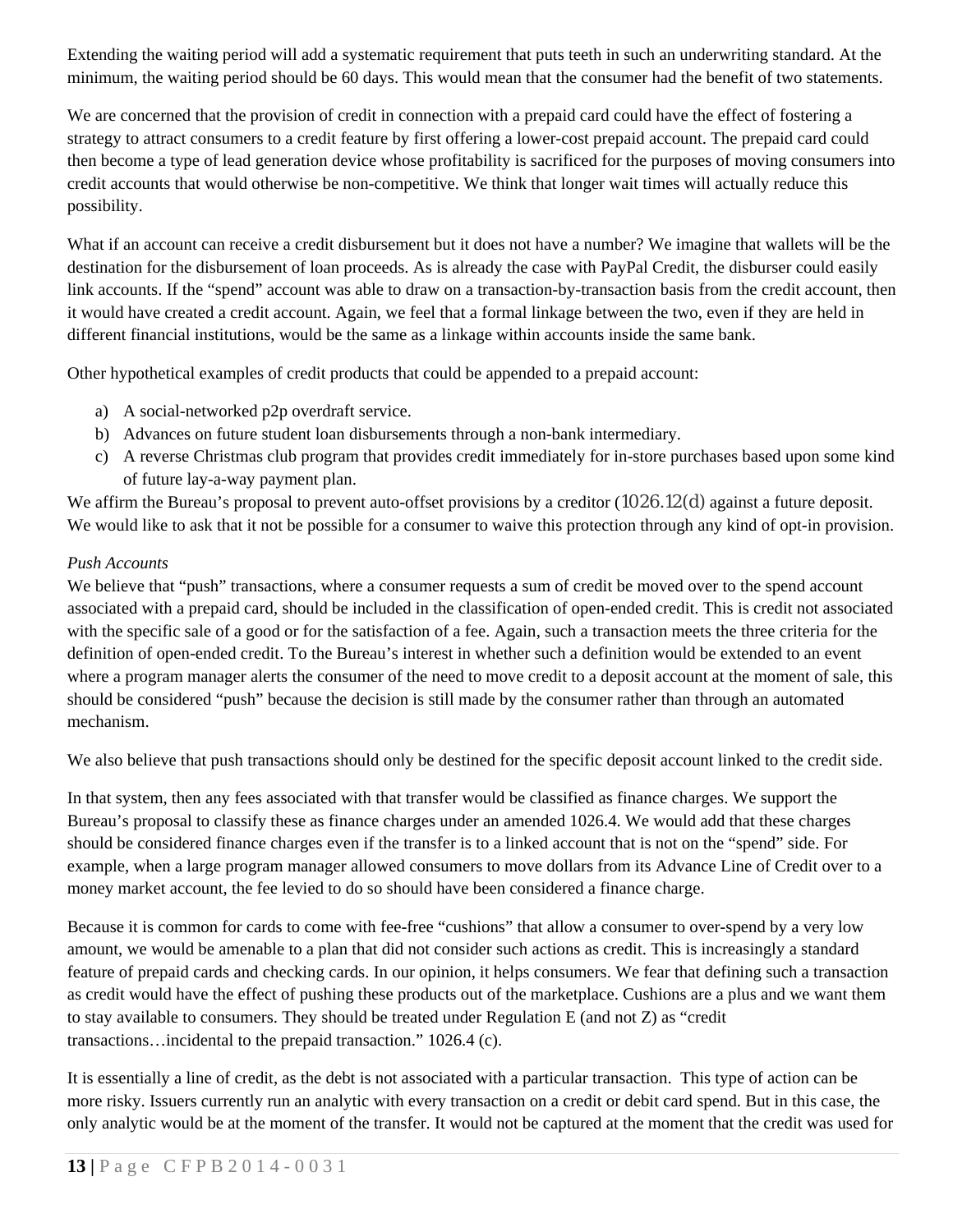a transaction. There is less "ability-to-repay" in place here as well. In the second, a transaction is not considered an extension of credit until it has occurred.

In a scenario where a card user is notified at the point-of-sale that a transaction will exceed spend side funds and thus create a pull from credit, this should be classified and protected under the definition of credit.

We strongly support an approach that includes third-party agents within the definition of issuer. [Comment 2 (a) (7)-1 in Regulation Z 1026.2]. It seems very likely that a non-bank could provide the funds which could then be moved over to a regular bank issuer of prepaid cards.

Naturally, we support a framework where credit extensions at are made at the time of authorization and at the time of payment – unless there is no fee associated with the transfer service as well as for the period of the overage.

With regard to excluding transaction-specific transfers from a virtual account to a "spend," we see no reason to support this approach. It seems entirely plausible that credit could be extended from one to the other, regardless of how the device exists physically.

### **Internet Posting of Prepaid Account Agreements 1005.19**

We believe that this is an excellent way to foster competition in the market. We urge the Bureau to go forward with this plan. We would request that the Bureau provide a way for consumers to download an XLS or CSV file with this data. We believe that third-parties would make use of the data to re-publish it in a variety of venues. Ultimately, this would have a beneficial effect because it would marry the power of private marketing to the regulatory goal of consumer awareness.

We do not believe that it is necessary to require issuers to submit agreements on a quarterly basis. 1005.19 (b)(1) Instead, we believe that the standard should be to submit an agreement whenever an account feature or cost is changed. This could mean that account agreements are delivered more or less often than on a quarterly basis.

De Minimis Exception 1015.19 (b) (4): We concede that smaller programs may face a regulatory burden. But in our opinion, program managers with 3,000 accounts should be expected to file a disclosure with the Bureau. Moreover, this seems to be less concerning if the issuer is a "large" bank. We know of one large bank that only has 7,000 accounts. With almost \$200 billion in assets and a sizable payments team, it would amount to very little work for this entity to submit a disclosure form. It would amount to very little in the way of work even if they dropped below 3,000 accounts. Moreover, this bank rarely changes the terms of its accounts. We suggest that the standard be based only upon the sum of "active accounts," which generally means any account with a transaction in the prior quarter. All large banks (greater than \$10 billion) should not be able to receive a waiver regardless of account size. We recommend that the waiver only be granted for companies with fewer than 500 accounts. In tandem with that, we would add that we prefer a standard that requires a re-submission only when an account feature or fee is changed. As well, we believe that a product testing exception 1015.19 (b) (5) is warranted, but should only be granted in response to the review of the Bureau.

#### **Account History 1005.15 and 1015.18**

We support the Bureau's proposal to revise the existing rules governing the release of account history to holders of government benefits accounts in a way that is consistent with other forms of prepaid debit cards in 1005.15 (d) (1). In conversations with an executive at a large prepaid card program issuer, we understand that less than ½ of 1 percent of all account holders request a paper statement. This seems consistent with the nature of prepaid cards and of changes in preferences in the light of technology advances. We think that it is more important that cards provide access to balances through text messages, ATMs, telephone IVR, mobile, and online. As an expression of a point-in-time balance at some point in the past, the paper statement is a poor fit with the consumer's interest in knowing their balance at the moment of a transaction. We see that current regulation does not require access to a balance at a terminal and consider this to be a gap in coverage. As such, we would urge the Bureau to include a requirement that there should be balance information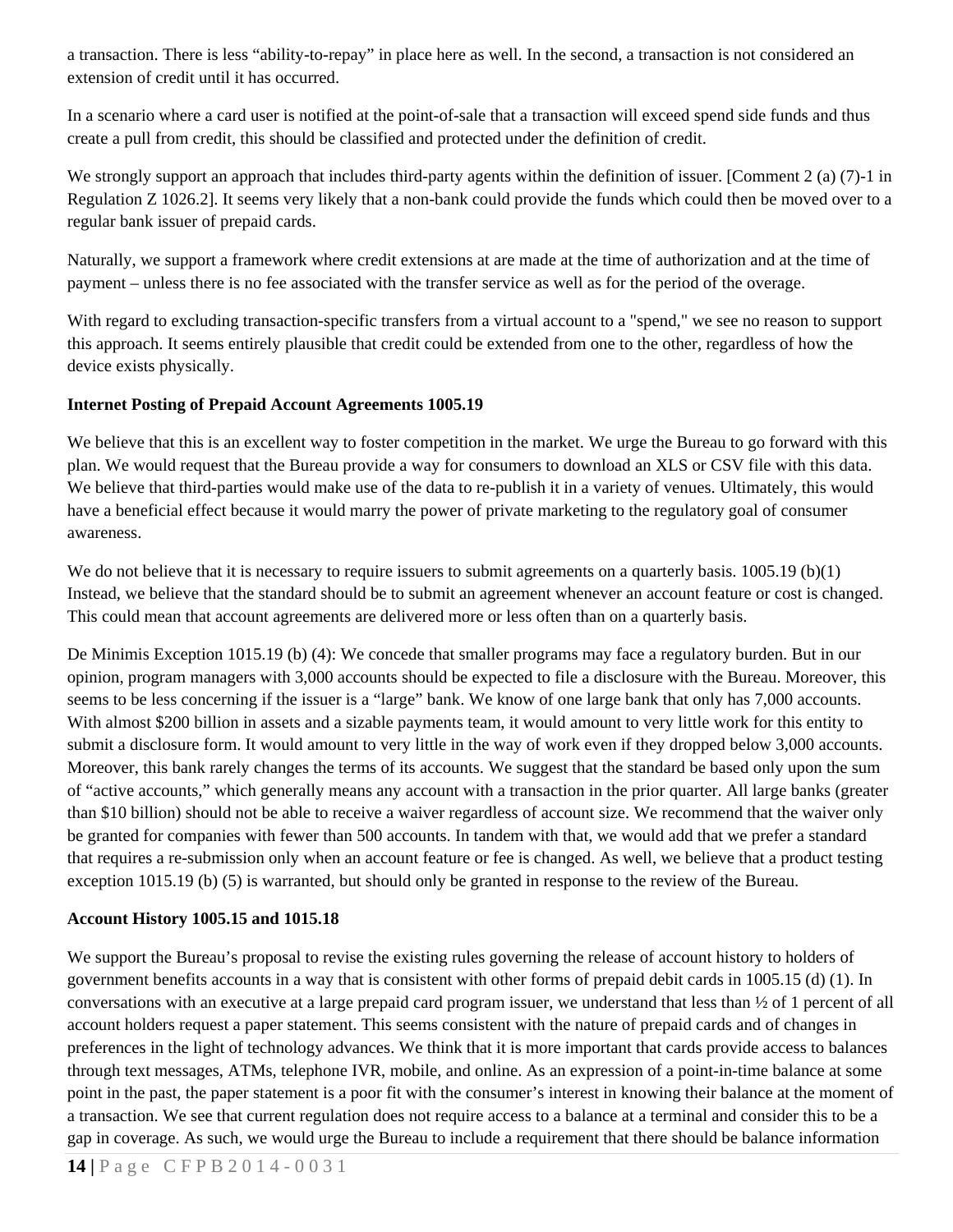available at terminals.  $1015.18$  (c)(1)(i). For the most part, this is already a standard met in the marketplace. This speaks to cost advantages provided by this alternative.

In addition to transactional lists, statements should list all assessed fees (for the previous month and then summed through year-to-date) as well as the beginning and end balances. 1005.9(b) The basis for a fee should be one that is charged to the consumer and not just those charged by the program manager and issuer. 1005.18(b)(2)(ii)(A). Finally, we would support the idea that a statement should indicate actions a consumer could take to lower their fees if such a method is possible. For example, if a card offers a discount on a monthly maintenance fee when a consumer puts cash loads of more than \$1,000 on to an account, then the consumer would benefit from knowing this opportunity.

## **Compulsory Use under Regulation E (1005.10 e 2)**

We support the proposal to extend bans on compulsory use of a particular prepaid card to non needs-tested government benefits cards and payroll cards 10 (e) (2) -2. We also support the proposal to include language on the short-form disclosure which will clearly state that a consumer has the choice of how he or she receives their direct deposit of a nonneeds tested government benefit and/or payroll card 1005.18 (b) (2) (i) (a).

In response to the Bureau's request for comments on whether these protections should be extended to other types of cards: We believe that the compulsory use provision should apply to student accounts, service member accounts, and post-prison re-entry accounts.

The standard should turn on how the cards can be used. If the cards are truly open-loop, where they can be used at any merchant, then they should have a protection against their compulsory use. We are concerned that program managers of cards loaded by  $3<sup>rd</sup>$  parties (employers, government, universities, correction facilities, et al) will design fee schedules that make it expensive for consumers to spend the funds on their cards.

We would extend this protection to cards that receive deposits from non-banks such as Higher One. Again, the key determinant should be how the funds are allowed to be spent and not how they are loaded.

## **Prepaid cards for recently-released prisoners**

We agree with the Bureau's contention that prepaid products loaded by third parties "present some of the same consumer protections issues as GPR cards such as the lack of clear disclosures about fees and other important terms and conditions, and the lack of opportunity for consumers to compare and evaluate different products before acceptance.

We believe that the CFPB should address problems associated with the prepaid debit cards that are given to prisoners upon re-entry. These cards often have high fees, lack for clear disclosures, and offer little or no PIN security. Some have overdraft and some will not provide a free paper statement.

These are "compulsory use" products. Known as "release cards," these cards are being adopted by prisons and jails in places across the country. Some prisons will no longer issue a check. The size of the release card market is actually fairly large. The Bureau of the Fiscal Service reported that the Bureau of Prisons Prisoner Release Card (U.S. Debit card issued by JPMorgan Chase) was given to 92,343 prisoners in  $2013<sup>iv</sup>$ . This would make that card one of the twenty largest card programs by account volume. Generally the funds come from two different sources. One source represents dollars owned by the exiting prisoner which are being transferred to their prepaid account from a commissary account. The other source is "gate money," which is generally provided by a facility as a matter of policy to help with re-entry.

We also know that account balances tend to be low. In a recent filing to the SEC in regard to its EZ Exit Release Card, General Payments Systems said that it processed \$12.7 million in payments through 177,794 transactions during the last three months of 2014. This means that the average deposit to one of their cards during that period was \$71.43 $^{\circ}$ .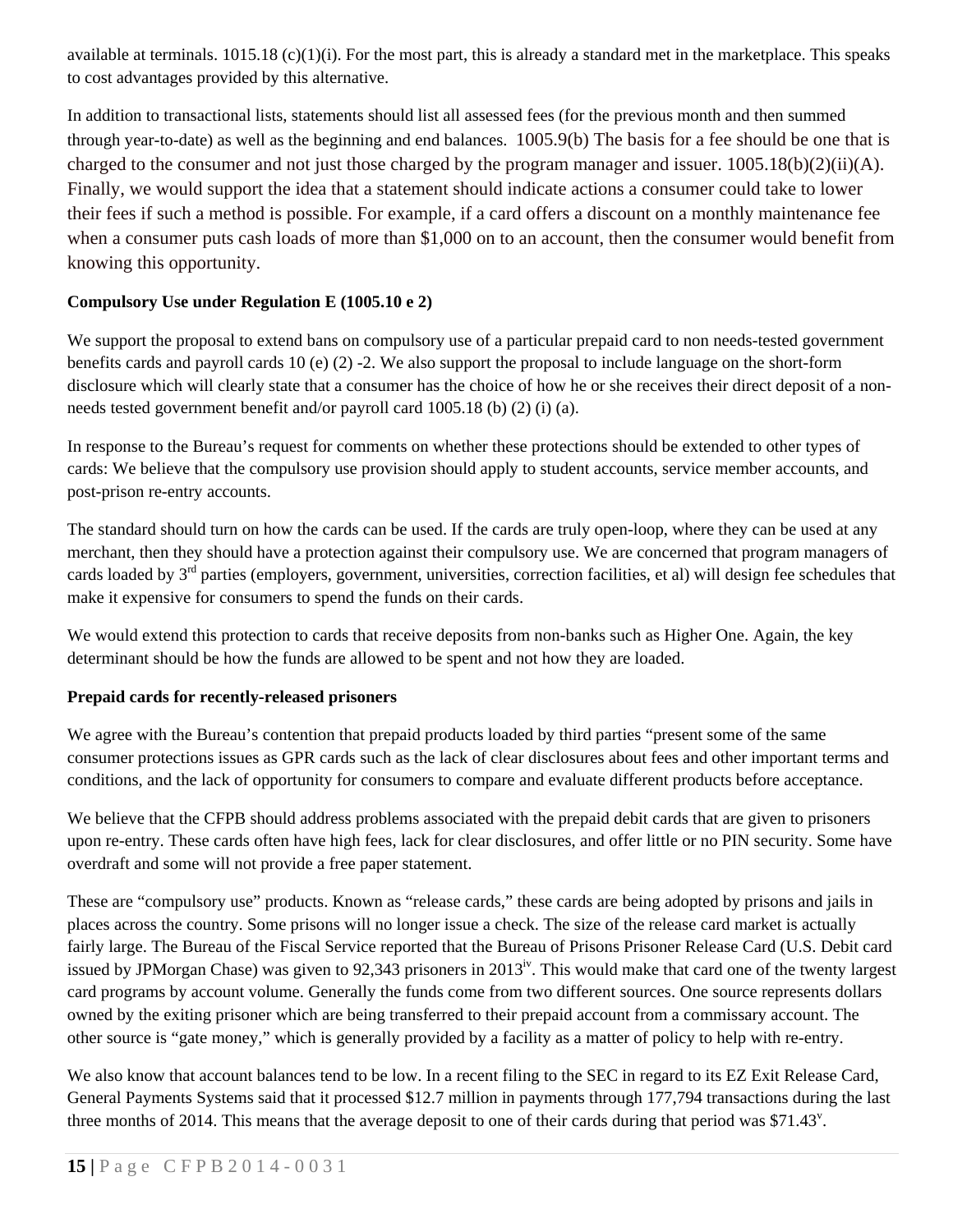Nonetheless, we believe it is important that prisoners still have a choice over which card receives the transfer. In 12 CFR 1005.10(e) (2), Regulation E says that a consumer cannot be required to accept an electronic funds transfer into a specified payroll card account. Currently, release cards fall outside of that qualification. This protection should be extended to these types of cards. We support the CFPB's proposal to label government benefit cards into the class defined as prepaid cards (1005.2(b) (3) (iii) and would ask the Bureau to include release cards in that group.

Perhaps because prisoners are a class of consumers with relatively little choice, costs associated with using a release card is high. The next table provides a comparison of fee schedules for five of the largest release cards.

| Card                 | <b>JPAY Release</b> | The Release Pay Card* | EZ-Exit                 | U.S. Debit            | Access Freedom*     |
|----------------------|---------------------|-----------------------|-------------------------|-----------------------|---------------------|
| Issuer               | Sunrise Banks       | Cache Valley          | <b>First California</b> | <b>JPMorgan Chase</b> | Cache Valley        |
| <b>POS</b>           | \$0.70              | \$<br>$\sim$          | \$0.99                  | $S-$                  | $\mathsf{\$}$ -     |
| <b>POS</b> Decline   | \$0.70              | $\mathbb{S}$ -        | \$0.99                  | \$0.25                | $\mathsf{\$}$ -     |
| $ATM$ w/d            | \$2.00              | \$2.95                | \$2.99                  | \$2.00                | \$2.95              |
| ATM Bal. Inq.        | \$0.50              | \$1.50                | \$1.99                  | \$0.45                | \$1.50              |
| ATM decline          | \$0.50              | \$2.95                | \$1.99                  | not disclosed         | \$2.50              |
| Replace              | \$5.00              | \$10.00               | \$15.00                 | \$7.50                | \$10.00             |
| <b>Account Close</b> | \$9.95              | \$25.00               | $S-$                    | not disclosed         | \$25.00             |
| Monthly fee          | \$0.50              | \$10.00               | \$4.95                  | $\mathbb{S}^-$        | \$6.00              |
| Overdraft            | N/A                 | \$25.00               | n/a                     | n/a                   | \$25.00             |
| PIN Change           | $\mathbb{S}$ -      | $\mathbb{S}$ -        | \$2.00                  | not disclosed         | $\mathsf{\$}$ -     |
| Paper Statement      | Not in disclosure   |                       | \$4.00                  | not disclosed         | Fee applies         |
| Other                |                     | Inactivity Fee: \$2   |                         | OTC $w/d$ : \$7       | Inactivity Fee: \$2 |

\*Keefe Commissary

In a segment where initial disbursements are only \$71, these fee schedules suggest that release card program managers and issuers are taking a large share of customer deposits.

In the proposed rule-making, the Bureau asks "Are there distinct issues associated with cards issued to this narrow consumer segment?"

In our opinion, the answer is yes. These problems must be understood in the context of how and when prisons make the disbursements, the low value of deposits commonly disbursed, and the life situation of those who are using them. While there is no common exit experience, it is often the case that a release occurs outside of regular banking hours (weekends and evenings) and that he or she has to leave the facility on foot. This adds some context to the vulnerability of a prisoner.

We think that inmates need to be able to have as much information as possible about their balances. This includes access to paper statements. As a practice, release cards do not offer free paper statements. The EZ Exit Card, for example, charges \$4 for each statement. We believe that this is more of a problem than it might first appear to be. Is it a reasonable assumption that recently released prisoners have a cell phone or internet access? For the many that likely fall into the group that has access to neither, their only means of reviewing their account is through paper.

There is also the issue of the privacy protections in place for PINs*.* Release cards are distributed in ways that would seem to undermine the secrecy of Personal Identification Numbers (PINs). For example:

- Access Freedom (Cache Valley Bank): "Your temporary PIN is the last four digits of your card number."vi
- EZ-Exit (First California Bank): "The PIN for your card is the year you were born (all four digits)."<sup>vii</sup> Additionally, EZ charges \$2 to change the PIN from the prisoner's birth year.
- Release Pay (Cache Valley): Your temporary PIN is  $7+$  the Security Key on the Back of Your Card."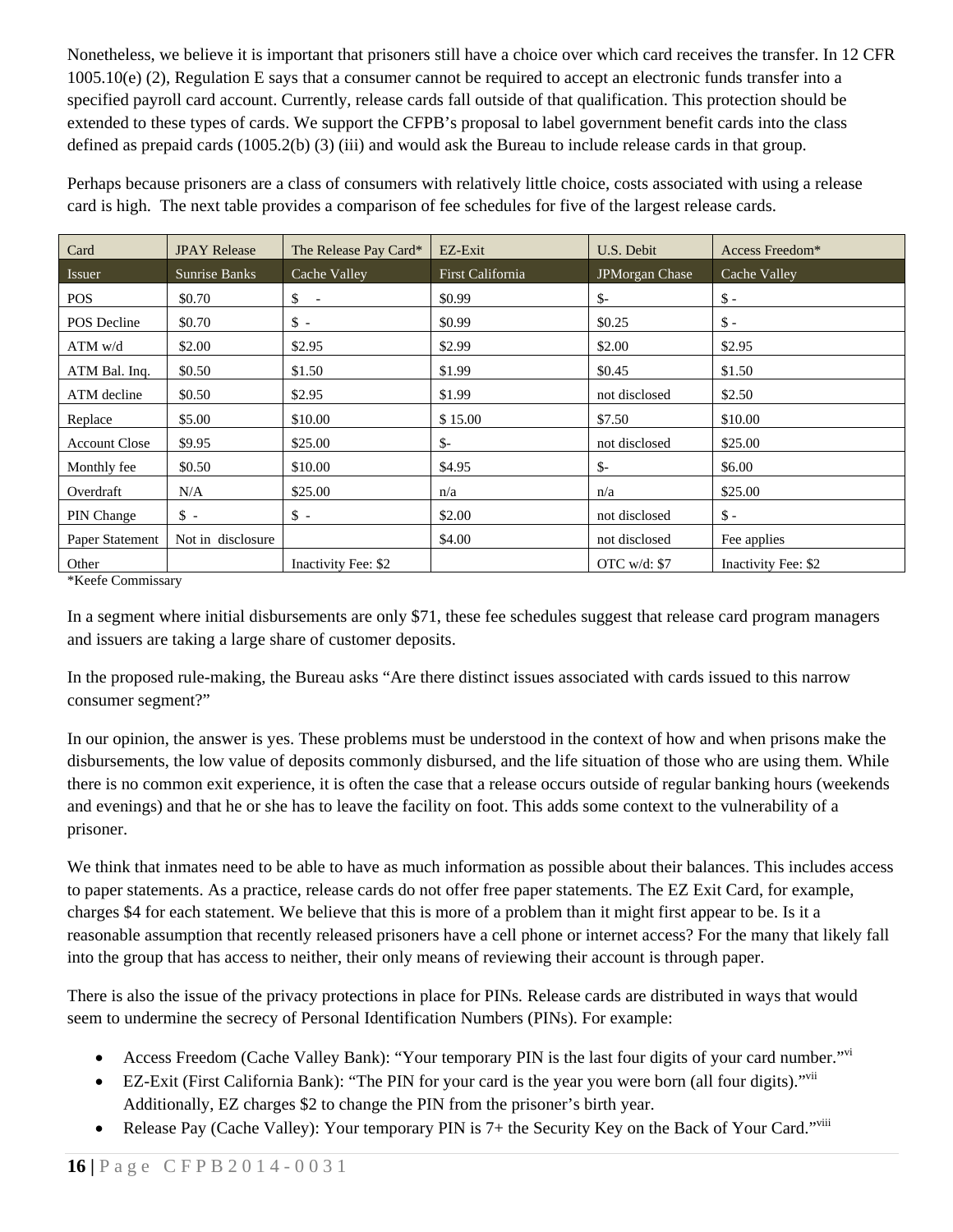PIN secrecy is possible. The JPay Release card issues a unique PIN for each account upon exit. It seems wrong to provide an easily-guessed PIN and then to charge a cardholder for the right to change it.

We believe that overdraft should be disallowed on the cards. If we assuming that often the original balance on these cards is low, then there is a high possibility that a person may incur an overage. This is especially the case given the fact that prisoners are less likely to have access to a mobile phone or a computer.

These special use prepaid cards are certainly unique, but they differ greatly from other "one-time use" cards that are usually only loaded once and by a third-party. We support the Bureau's proposal to define them as a "stand-alone subdefinition of a prepaid account" in  $1005.2(b)(3)$  and  $1005.15(a)(2)$ .

We believe that it is inappropriate for a release card to have an arbitration agreement. Even if these cards are protected from compulsory use, it stands to reason that many prisoners will have little in the way of an ability to make a choice between cards.

### **Disclosures:** (1005.18)

In response to the Bureau's request for feedback on how to time the distribution of short and long forms to consumers, we agree that both should occur prior to the completion of registration  $[1005.18(b)(1)(i)]$ . For online applications, both should be offered prior to application. Since this would be difficult in a retail context, we understand that a long form will probably be offered either after purchase or at registration. We read that commenters have discussed the extensive cost of supplying the long form on the outside of a j-hook package  $(b(1)(ii))$ , but ultimately this information has to make it into the hands of the consumer. Certainly, the short form must be displayed on the exterior of any retail packaging  $[(1005.18(b)(2)(i))]$ . During an in-person application (a bank), both forms should be offered.

The Bureau should rebuild its disclosures with extensive use of infographics. The disclosures should look like the front page of USA Today. We live in a visual world and our modern disclosure regimes should adapt to that truth.

*How can a design communicate functionalities without compromising cognition*? Our opinion is that the best way to do that is to use icons. Were it to be the case that there were four to six icons at the bottom of the form, consumers would get more information. But as well, the visual nature of icons would not compete against the type for the attention of the reader. Most likely, our suggestion for the design of an icon will fall far short of the expressions that can be produced by a professional graphic designer. Nonetheless, the ability of color and graphics to overcome shortcomings in engagement is recognizable. In fact, we believe that color and graphics might enable the forms to create several points of entry by readers. If the research from Lacko & Pappalardo<sup>15</sup> is true and consumers do tend to weigh the value of seeking more information against the time needed to do so, then messages that engage multiple types of cognition might translate into better outcomes. This would also overcome the "No-Reading Problem."<sup>16</sup>

The Bureau should also do more with color. Use color to express nominal characterizations of capacity. A card will offer a service or it will not offer a service. It is a yes-no question. If a "yes" was printed in color but a "no" was represented by black-and-white, the idea would be easily conveyed.

Some research of note underscores how problems of comprehension can be overcome with graphical representations:

<sup>&</sup>lt;sup>15</sup> James Lacko & Janis Pappalardo, The Failure and Promise of Mandated Consumer Mortgage Disclosures: Evidence from Qualitative Interviews and a Controlled Experiment with Mortgage Borrowers, 100 Am. Econ. Rev. 516 (2010) <sup>16</sup> Ian Ayres & Alan Schwartz, "The No-Reading Problem in Consumer Contract Law," 66 Stan. L. Rev. 545 (2014).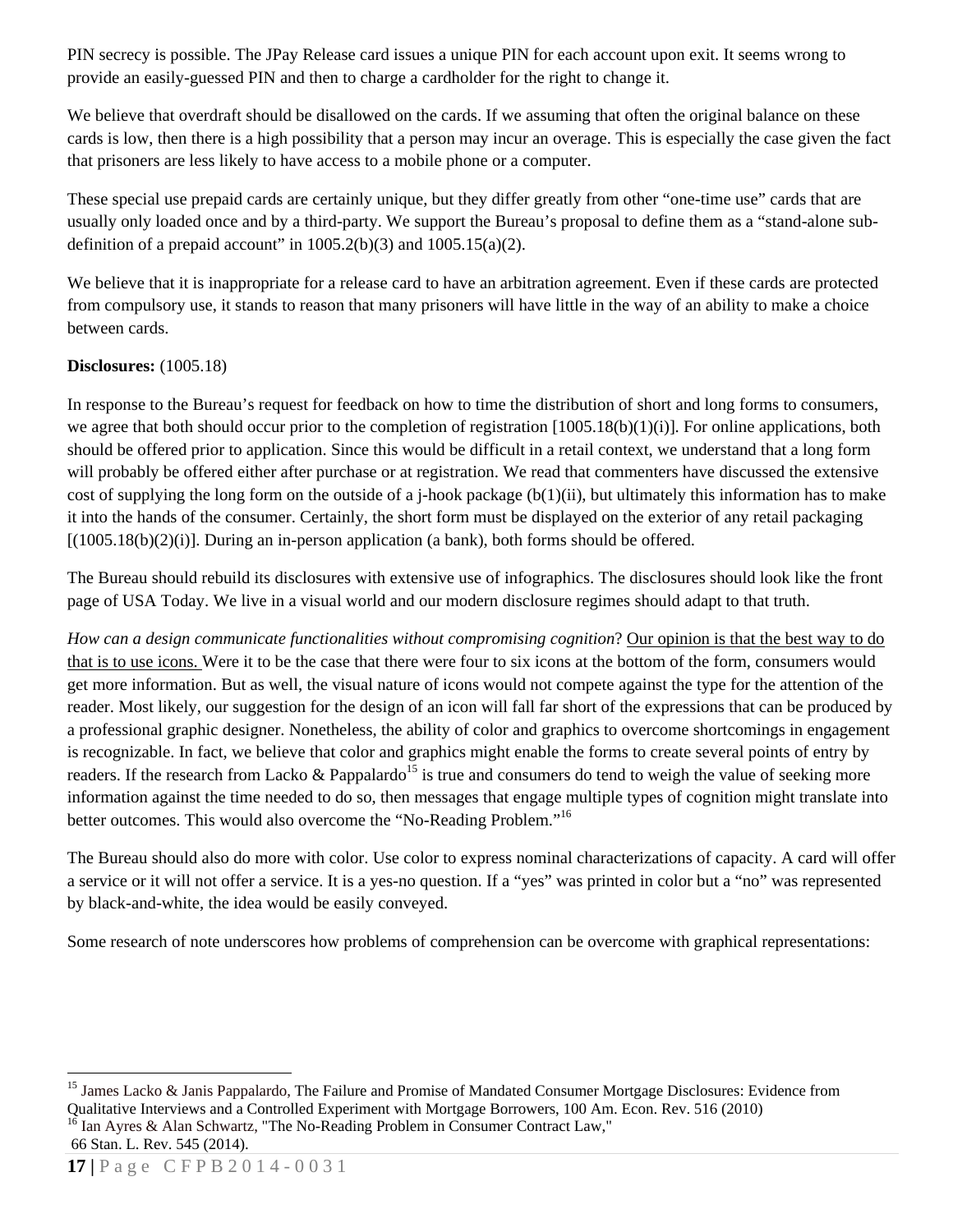- "Companies that use graphics in financial reports are more likely to attract the attention of readers, as well as increase their memory retention. Normally, visual graphics are a better form of displaying information than using numerical information."<sup>17</sup>
- "The use of graphics as a mode of demonstrating financial information can also facilitate the speed of the viewer's ability to observe any discrepancies or other significant phenomena."18
- "Using graphics can shorten the distance between languages and cultures." <sup>19</sup>

*Cost estimation is a viable technique that could help consumers.* We remained convinced that consumers could benefit from some kind of cost estimation. This is underscored by the empirical cost of the cards. According to a report from the Federal Reserve, the average cardholder costs on a per month basis were between \$7 and \$11<sup>20</sup>. A survey by the Pew Research Center estimated that a typical user would spend between ten and thirty dollars per month $^{21}$ . These are relevant findings to this question, as they underscore how much the monthly cost can differ from the ultimate cost. Consumers say they prefer a prepaid card in part because they offer cost certainty. These findings, where cost was much higher than the monthly fee and where the range of costs varied greatly, show that certainty is far from common.

The challenge is to account for variations in usage styles. There are three problems: one, user types that vary by loading style (a la carte, cash load, and direct deposit); and two, great variation in transaction volume. We think that multiplepath estimation is far better than an "average monthly cost." The latter is not sensitive to the variation in usage styles. It uses a mean price where a categorical approach fits better.

*Average Cost:* As the Bureau concedes in Section 425, "consumers may not be fully informed" and the provision of information is often limited at the moment of card selection. There is value in provided detailed and uniform information about a card, but there is a different and perhaps greater benefit when disclosures can provide a comparative context.

It has been our hope that an average cost figure could be utilized in the disclosure form. We understand why that it so difficult to do. There is a very finite amount of space on a j-hook package, and the challenges only begin with that complication. There is also the question of how to construct an estimate as well as the concern of possibly confusing a consumer.

We see a second alternative to a rote listing of costs. It would still be possible to move away from specific estimates and toward ranges of estimated costs within an x-y graph model. Such a graph could put cost on the x-axis and transactions on the y-axis. This is helpful because an x-y graph has the benefit of incorporating the volume of usage.

Moreover, a chart could incorporate different rays for consumers whose relationship differs by depositing basis. Cash loader and pay-as-you-go customers are likely to vary in the share of spends that use a PIN versus a signature. Card pricing schedules are often structured to charge for a PIN (lower interchange). Choosing PIN versus signature is rarely within someone's control. More often than not, the choice is entirely up to the retailer. For the retailer, the incentive is to use PIN if possible.

The lack of control reinforces the logic that there is a place for estimation. An exact prediction is impossible. An X-Y graph does mitigate the noise that is driven by variation in frequency of usage, but it still needs to be drawn in a way that gives a clue to the consumer about the likely range in outcome. I believe that a likely design would have cone-shaped shadings that widen from left to right in the box. I can't draw it in Excel or Illustrator, but my intuition is that an X-Y

<sup>21</sup> The Pew Charitable Trusts, "Consumers Continue to Load Up on Prepaid Cards," at 39 (Feb. 2014)

 $\overline{a}$  $17$  Leivian, G. M. 1980. "How to communicate financial data more efficiently." Management Accounting (USA), 31-4.

<sup>&</sup>lt;sup>18</sup> Vessey, I. 1991. The paradigm of cognitive fit: An information processing analysis of the table versus graph controversy. Decision Sciences, 22(2), 219-240.

<sup>&</sup>lt;sup>19</sup> Horton, W. 1993. The almost university language: Graphics for international documents. Technical Communication 40, 682-693 <sup>20</sup> Stephanie Wilshusen et al., Fed. Reserve Bank of Philadelphia, "Consumers' Use of Prepaid Cards: A Transaction-Based Analysis," at 39 (2012)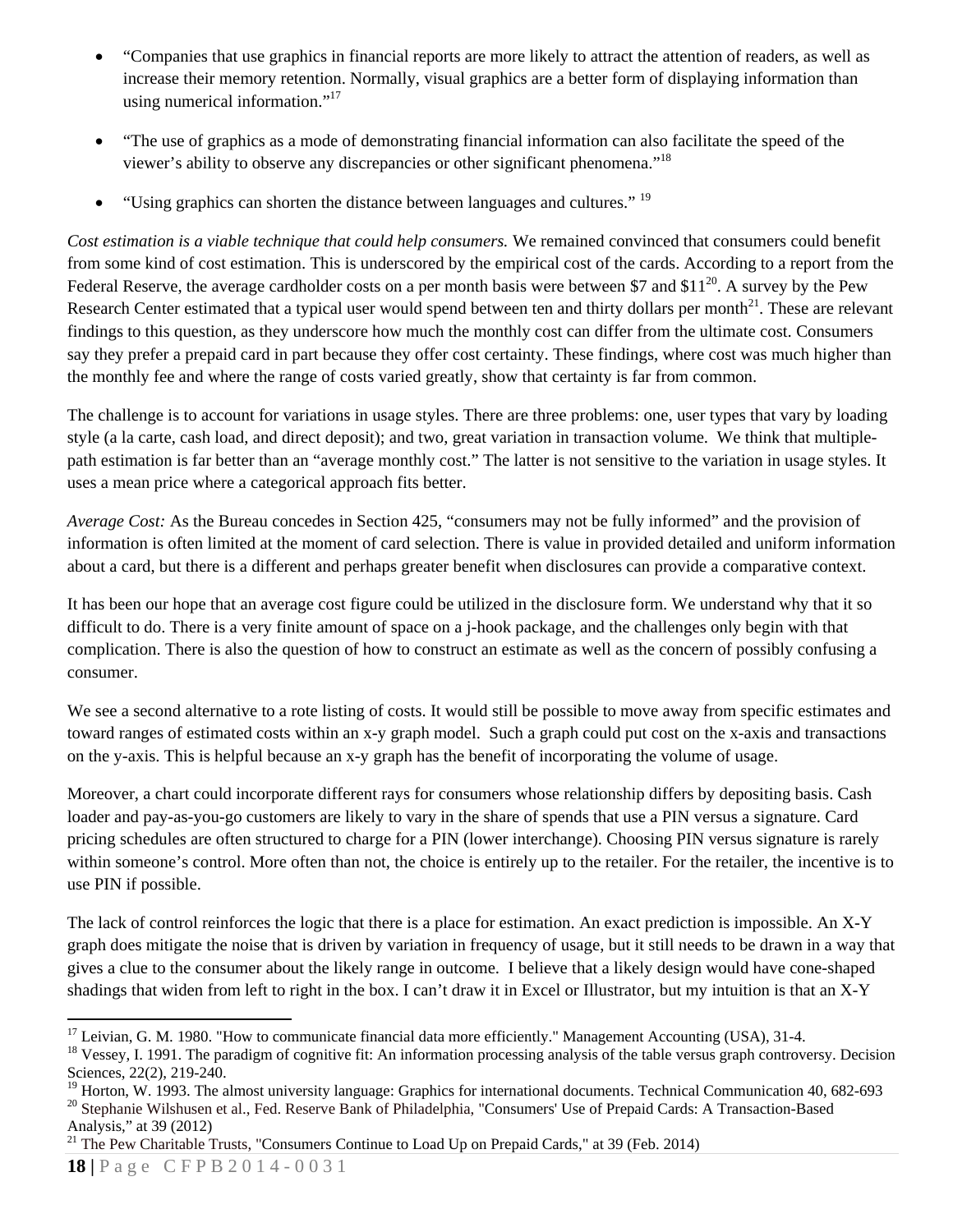graph would have shaded cones with solid lines inside each cone. The solid line represents the output of a formula that sums up a predicted share of PIN and signature purchases. The cone's width increases from left to right, given that variance will grow as the number of transactions increases.

Our hope would be that the long form could be the place where an accommodation between space constraints and consumer cognition is reached. When published online or inserted into a package, there is plenty of space.

## *Reflections on Questions of Content*

Temporary Fees 1005.19 (a) (3). We believe that the Bureau's publicly-available data base should publish the permanent fees associated with credit and prepaid terms. It is likely that product advertising will sufficiently describe promotional teaser offers.

Asterisks are a mistake: Asterisks may undermine the trust that consumers place in a disclosure. Currently, the asterisk leads to the statement "fees can be less depending upon usage," but that is also problematic. A good disclosure provides consumers with full and perfect information. Theoretically, full and perfect information should drive down pricing by making suppliers more open about costs. In this system, that kind of virtuous cycle never happens.

The long form disclosure must do more to address how it communicates card functionality*.* To that end, the forms should move beyond merely listing prices. They should give consumers a sense of the distinctions in card capabilities. Some relevant services:

- Remote deposit
- Pre-cleared checks
- Savings accounts or savings sub-accounts
- Register reload

Each of these functions can reduce costs while also increasing value. Distinctions in functionality are a very important messaging point. A consumer who is able to remotely deposit a check will be able to save money because it will substitute for the purchase of cash loads. The same is true for at-the-register reloads. Pre-cleared checks also present an opportunity to expand utility and also to reduce costs. An alternative to a pre-cleared check is to purchase a money order.

Those principles are aligned with the Bureau's intention to be brief and with their priority to recognize that consumer's consumer information in ways that are not necessarily logical or linear.



We think there are multiple ways to tap the power of graphic symbols. For one, the Bureau could use a symbol of a check paired with a smart phone to describe a remote deposit. Precleared paper checks only need to have a picture of a check. A card with a savings account might have a picture of a piggy bank. A "register reload" could draw on a symbol of a cash

register.

In countries where literacy levels are lower, the use of graphics is more common. We think this is very relevant to this product segment, as the ranks of the underbanked are over-represented by immigrants.

In considering the choice of graphical designs, it is important to acknowledge that poor design can actually impair comprehension.

The inclusion of a fee for customer service is valuable. We also believe the form should indicate if this is the fee for an in-person call or for an IVR service.  $1005.18(b)(2)(i)(B)(6)$  Given that the short form cannot list all of the fees, it is helpful that it would include a reference to the total number of fees that are charged  $(1005.18(b)(2)(i)(B)(10)$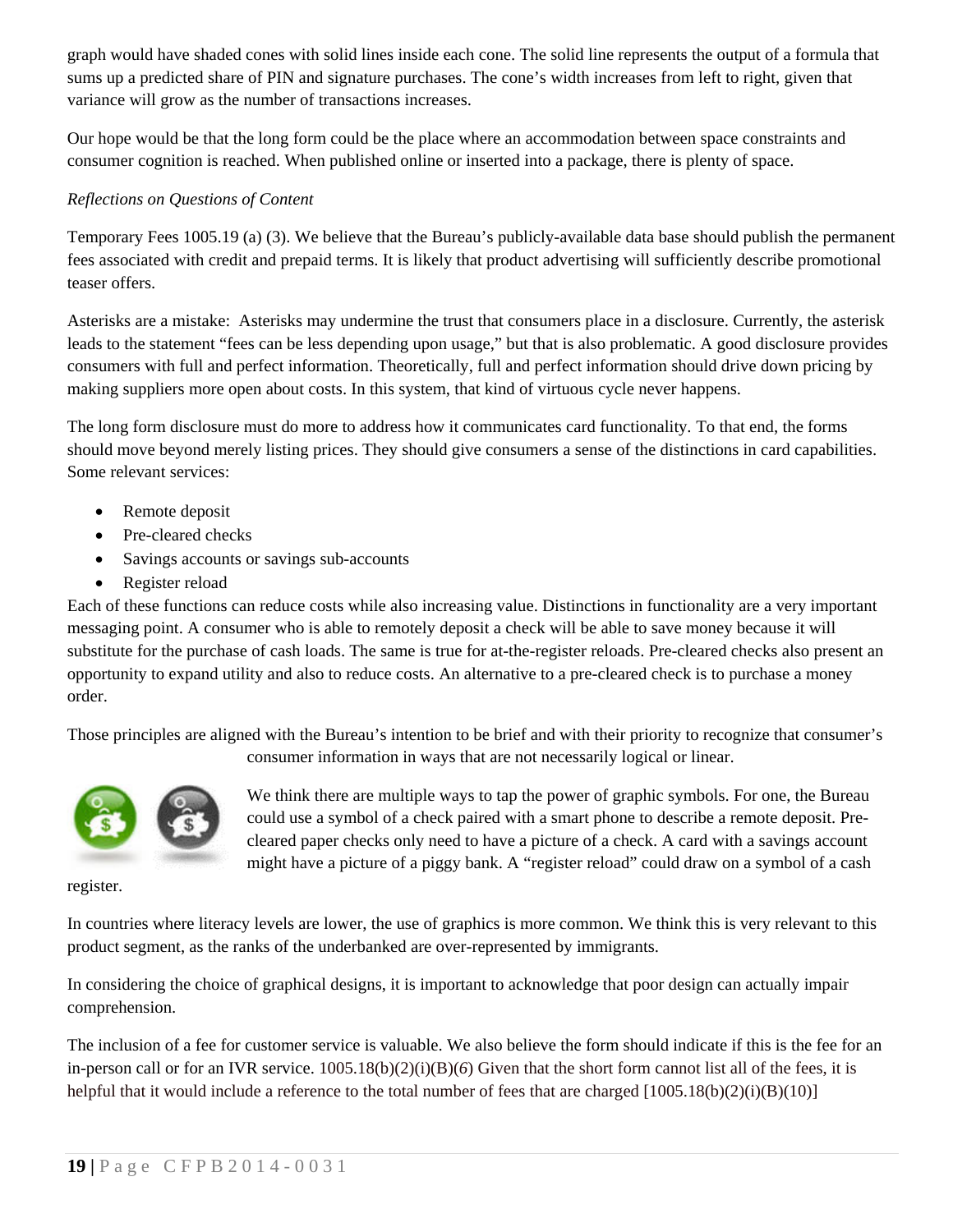We believe that the name of the ATM network should be listed in the short form. The presence of a free ATM network makes a great difference in the overall cost of a card. Save for cards with overdraft, it is generally the highest element of user cost. This form is not sensitive to the possibility that a card might not have a relationship with any ATM network. With regard to the ATM balance inquiry fee, the use of "or" as opposed to a "/" seems to create uncertainty. As a reader, I am not sure if the "or" is supposed to mean that the first and second fees (\$0 or \$1.00\*) are associated with in-network or out-of-network or if it is related to a different factor.

The form should indicate if the card has FDIC or NCUSIF insurance.

If there is a credit feature available with the card, then those costs should be added. If an issuer is going to offer credit, then it seems that they should have a reasonable expectation for additional disclosure. (1005.18 (g) 1).This expectation should certainly permit more information to be located on the exterior of the package. In such a scenario, the following fees seem relevant: interest rate, a monthly privilege fee, application or underwriting fee, late payment fee, over-thelimit fee (if legal), transfer fees to move funds from credit to spend, and any kind of inactivity fee.

Indicate the presence of a savings sub-account. Savings sub-accounts often become an incentive to help consumers save money. Some companies (NetSpend, H&R Block Emerald) pay interest on savings.

Thanks for your concern for these important questions.

Sincerely,

Adam Rust Director of Research Reinvestment Partners adam@reinvestmentpartners.org

 $\overline{a}$ i http://www.sec.gov/Archives/edgar/data/721683/000119312515063177/d835889dex131.htm

ii Hayashi, Fumiko and E. Cuddy. "Recurrent Overdrafts: A Deliberate Decision by Some Prepaid Cardholders?" Federal Reserve Bank of Kansas City. October 1, 2014.<br><sup>III</sup> California Reinvestment Coalition, New Economy Project, Reinvestment Partners and Woodstock Institute: "How Banks Sell

Overdraft: Results of Overdraft Mystery Shopping in Four Key States." July 2014. http://www.woodstockinst.org/sites/default/files/attachments/overdraft.pdf

iv http://www.fms.treas.gov/fsac/Debit2014.pdf

 $^{\text{v}}$  General Payment Systems Reports Another Increase in Quarter over Quarter Transactional Volume. January 16<sup>th</sup>, 2014. http://globenewswire.com/news‐release/2014/01/16/602874/10064450/en/General‐Payment‐Systems‐Reports‐Another‐ Increase‐in‐Quarter‐Over‐Quarter‐Transactional‐Volume.html?f=22&fvtc=6&fvtv=GPSI

vi http://www.accessfreedomcard.com/terms.html